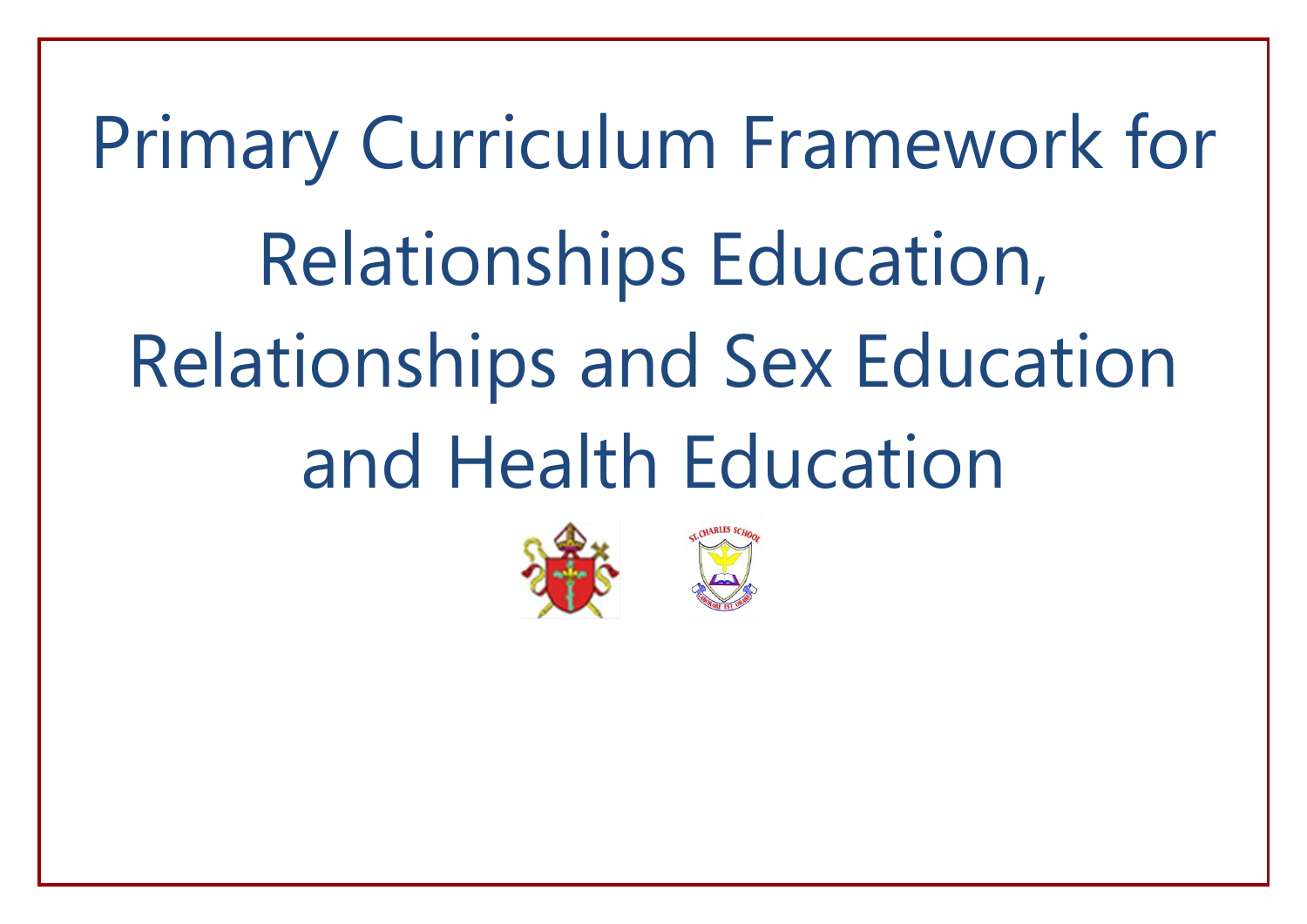## **Primary Curriculum Framework for Relationships Education, Relationships and Sex Education and Health Education**

## **Introduction**

Any teaching about love and sexual relationships in a Catholic school must be rooted in the Catholic Church's teaching about what it is to be truly human in Christ, what it means to live well in relationship with others and be presented within a positive framework of Christian virtue. For this reason, we encourage Catholic schools to speak about Relationship and Sex Education (RSE) rather than Sex and Relationship Education (SRE), since this emphasises the importance of healthy relationships to human well-being, as the core learning within an RSE curriculum.

## **Pedagogical Principles**

A good RSE programme must enshrine core pedagogical virtues – that it is, it must, above else, qualify as good education. Therefore, it will be:

#### **Progressive & Developmental**

The learning needs to reflect each stage of the development of the person. It needs to be part of both the Primary and Secondary phase of education and it needs to be appropriate to the age and stage of development of children and young people during the different phases of their education. It also needs to be continuous and developmental. It should be a process which is planned from beginning to end with one phase of education informing the work of the next so that children and young people can be led to a deeper and fuller understanding by degrees at a rate which corresponds to their maturing.

## **Differentiated**

Schools must ensure that RSE is sensitive to the different needs of individual pupils and is taught in a way that allows access to those pupils at different stages of cognitive and emotional development. Learning and teaching methods will need to be adapted and specialist resources and training will need to be provided for those with particular needs. Schools, therefore, should ensure that children with special educational needs and disabilities are not at any point withdrawn from RSE because of lack of resources and training or to catch up in other subjects.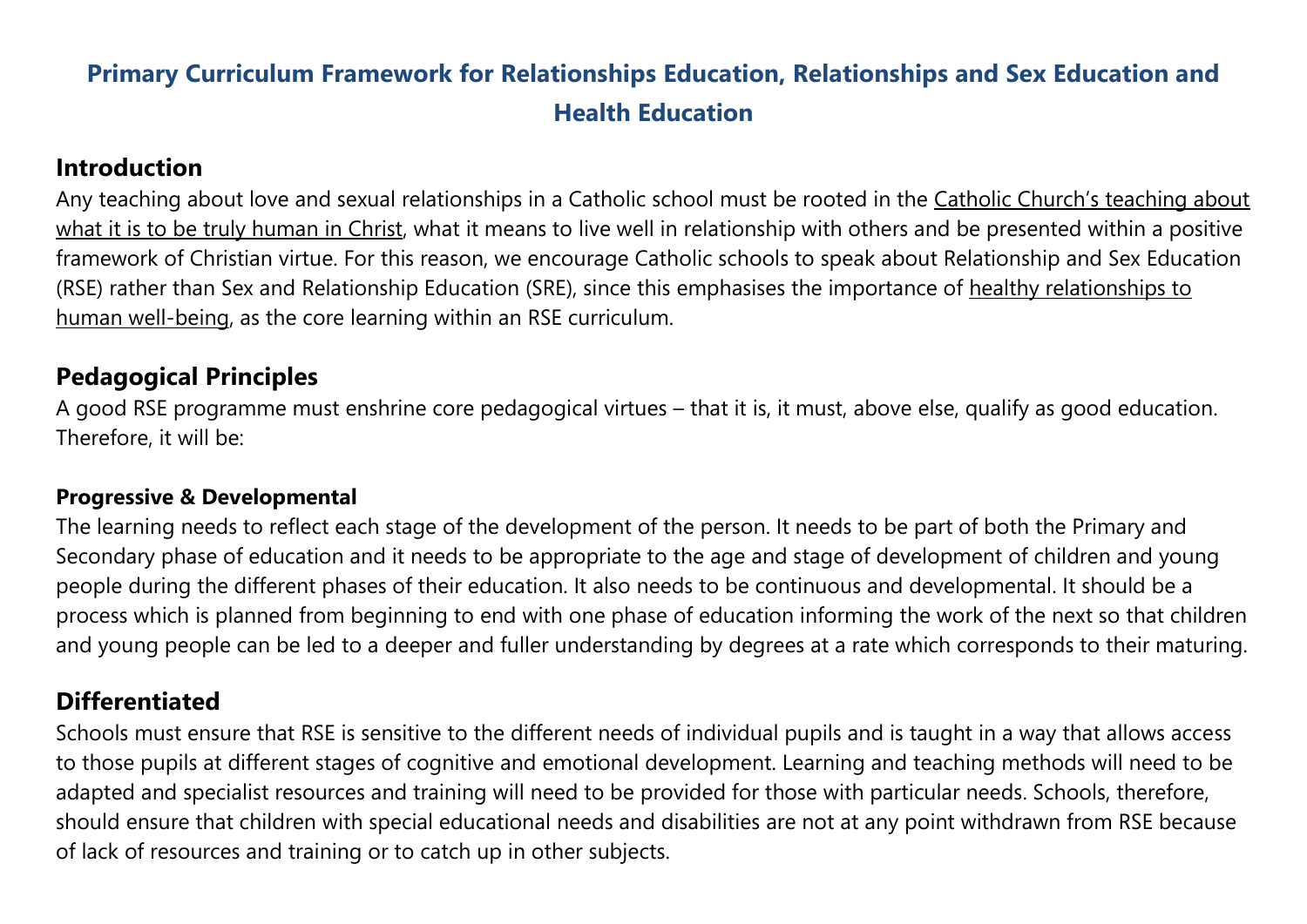## **Cross-curricular**

Since a Catholic school is committed to the education of the whole person, teaching on relationships and sexuality needs to be reflected in each relevant part of the curriculum. Whilst, for example, some aspects of RSE will be more appropriately explored in science lessons and some more appropriately explored in RE lessons, each should be informed by the other. Each discipline should speak with consistency about the meaning of human love and the virtues that are enshrined in the Church's teaching on human love.

## **Integrated**

A well-planned programme will not just ensure that there is correspondence between phases and across disciplines but will ensure that parents are fully involved in the planning and evaluation of the teaching of relationships and sexuality. Ideally, pupils should hear a consistent message about the meaning and value of human sexuality at home, in the parish and at school. This can only be achieved if the home, parish and school work to integrate the teaching of RSE.

## **Co-ordinated**

None of these educational goals are possible if RSE is not given the time and importance it deserves by those who plan and implement its delivery in school. RSE must be taken seriously by school leaders; led properly by someone who has the time and expertise to co-ordinate the subject with dedication and commitment at a senior level; taught by those committed to doing it well; taught as part of a whole-school approach by those who are able to celebrate – not merely tolerate – the teaching of the Church on love and human sexuality.

## **Balanced**

Whilst promoting Catholic virtues, schools should ensure that children and young people are offered a broad and balanced RSE programme which provides them with clear factual, scientific information when relevant and meets the statutory requirements placed on schools.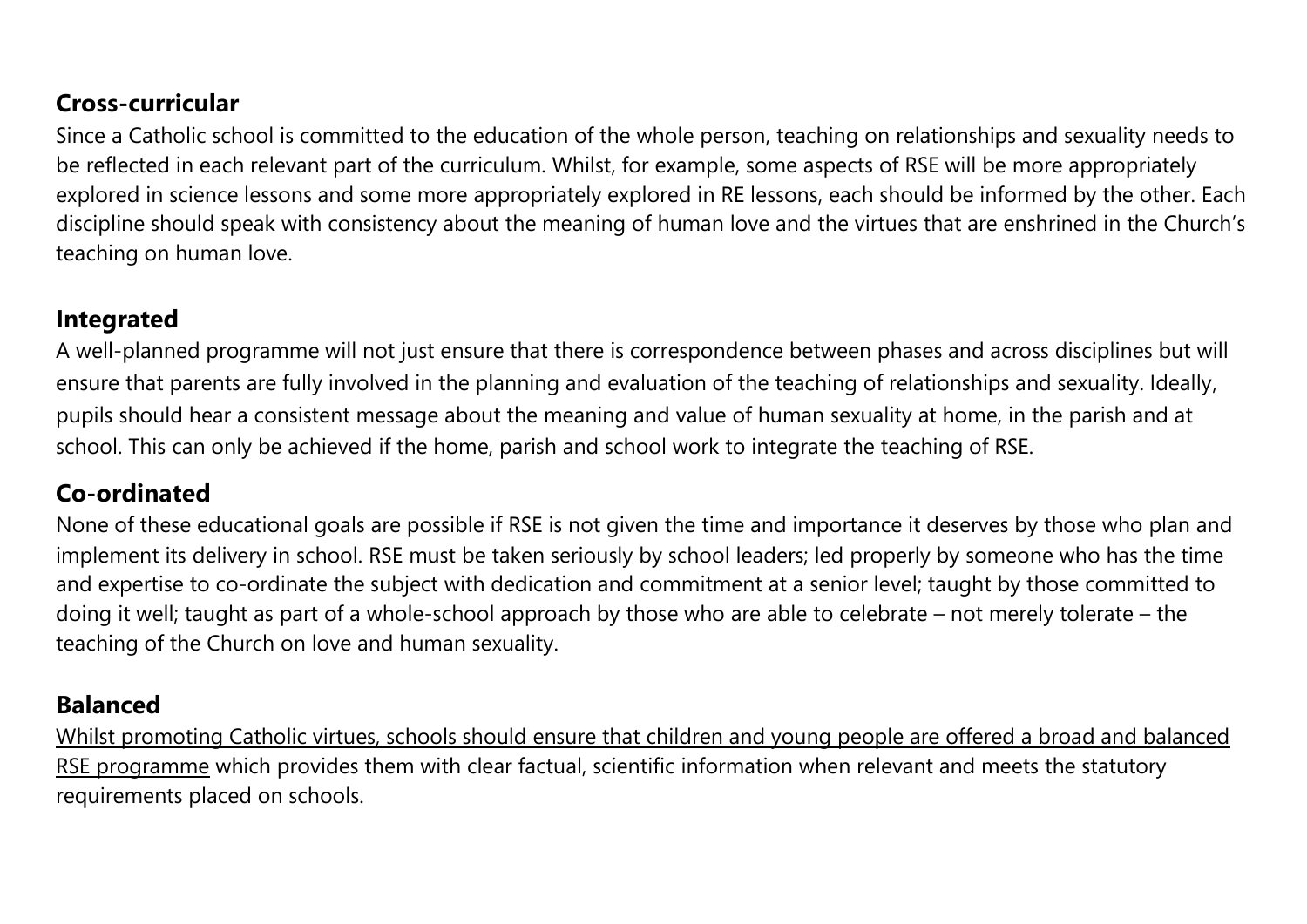## **The structure of the Primary Curriculum Framework**

This Primary Curriculum Framework covers EYFS, KS1 and KS2 and is based on three core themes within which there will be broad overlap. It is adaptable to the age and ability of the pupils.

The three themes are:

## **Created and loved by God** (this explores the individual)

The Christian imperative to love self, made in the image and likeness of God, shows an understanding of the importance of valuing and understanding oneself as the basis for personal relationships.

#### **Created to love others** (this explores an individual's relationships with others)

God is love. We are created out of love and for love. The command to love is the basis of all Christian morality.

#### **Created to live in community – local, national & global** (this explores the individual's relationships with the wider world)

Human beings are relational by nature and live in the wider community. Through our exchange with others, our mutual service and through dialogue, we attempt to proclaim and extend the Kingdom of God for the good of individuals and the good of society.

Each theme covers the core strands of 'Education in Virtue' and 'Religious Understanding' as well as strands which cover the PSHE content of the theme.

\**From September 2020, the Health Education (HE) and Relationships Education (RE) aspects of PSHE education will be compulsory in all schools – these aspects are reflected within each section.*

## **Christian Virtue and RSE**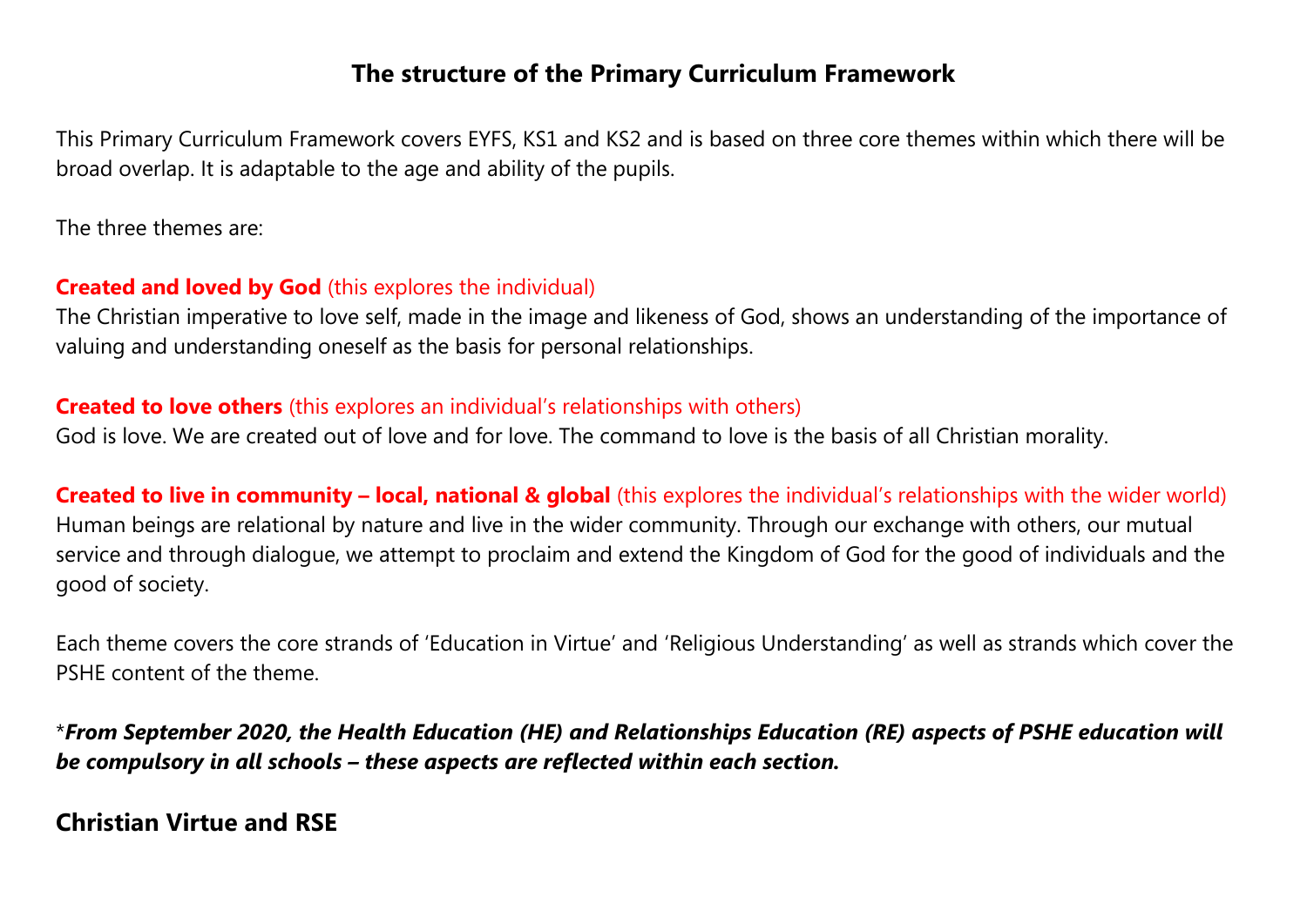Each theme begins with a statement of the virtues which are necessary to living well in relationship with others and these virtues should underpin the teaching but also should emerge as a consequence of it. Virtues are habits which are learned from experience and are gained through imitation, the same virtues being modelled by those who teach. They express the qualities of character that schools should seek to develop in their pupils, through their exemplification by the whole community of which the pupils are a part. These virtues reflect our Christian tradition but they are also, of course, fundamental human virtues which are universally shared.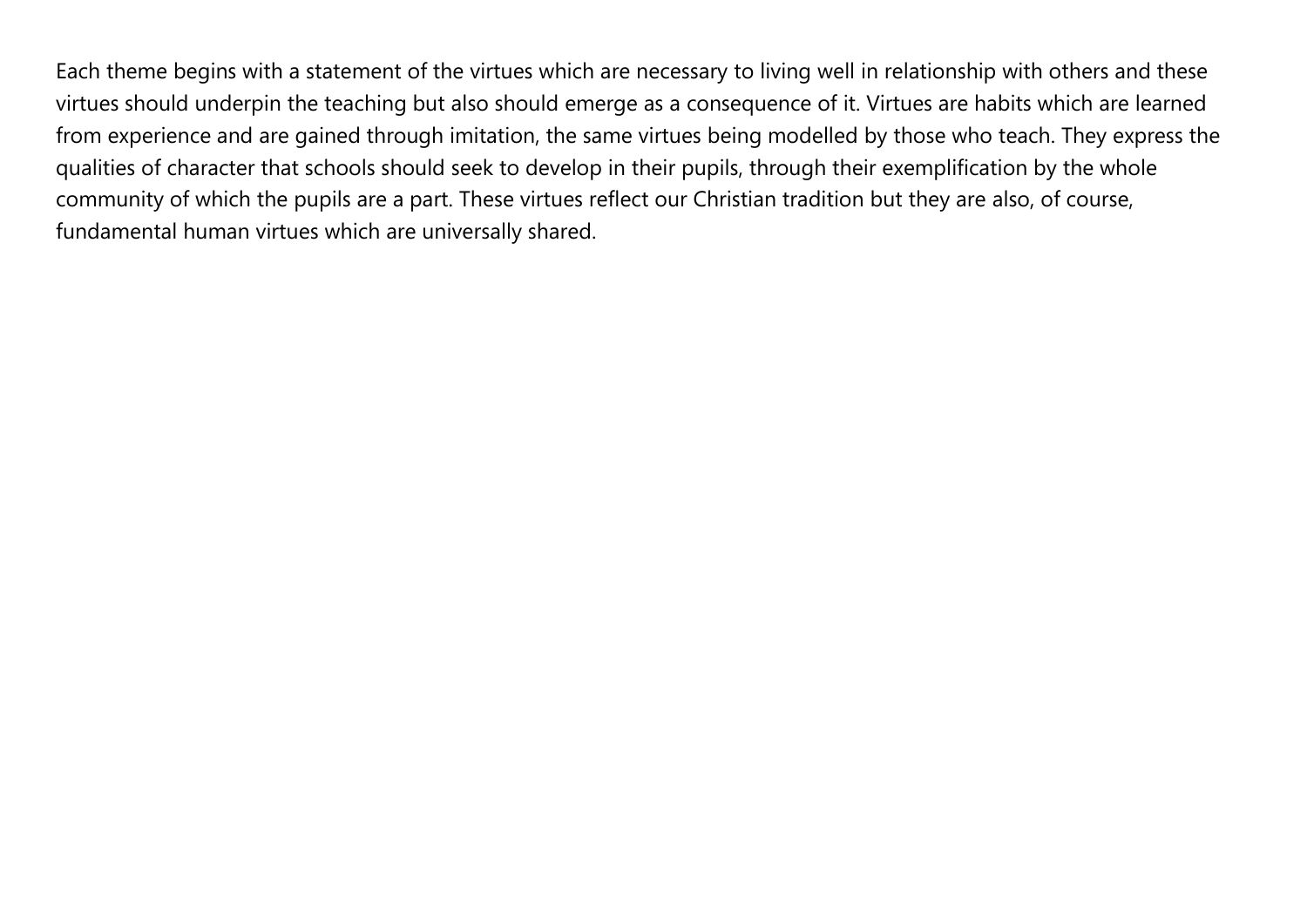## **Theme 1: Created and Loved by God** (this explores the individual)

## **EYFS and Key Stage 1**

#### **Education in Virtue**

*In a Catholic school, pupils are growing to be:*

- Respectful of their own bodies and character
- Appreciative for blessings
- Grateful to others and to God
- Patient when they do not always get what they want

#### **In order to achieve these, pupils should be taught:**

## **Religious understanding of the human person: loving myself**

- We are made by God and are special
- We are all God's children
- Ways of expressing gratitude to God
- About the sacrament of Baptism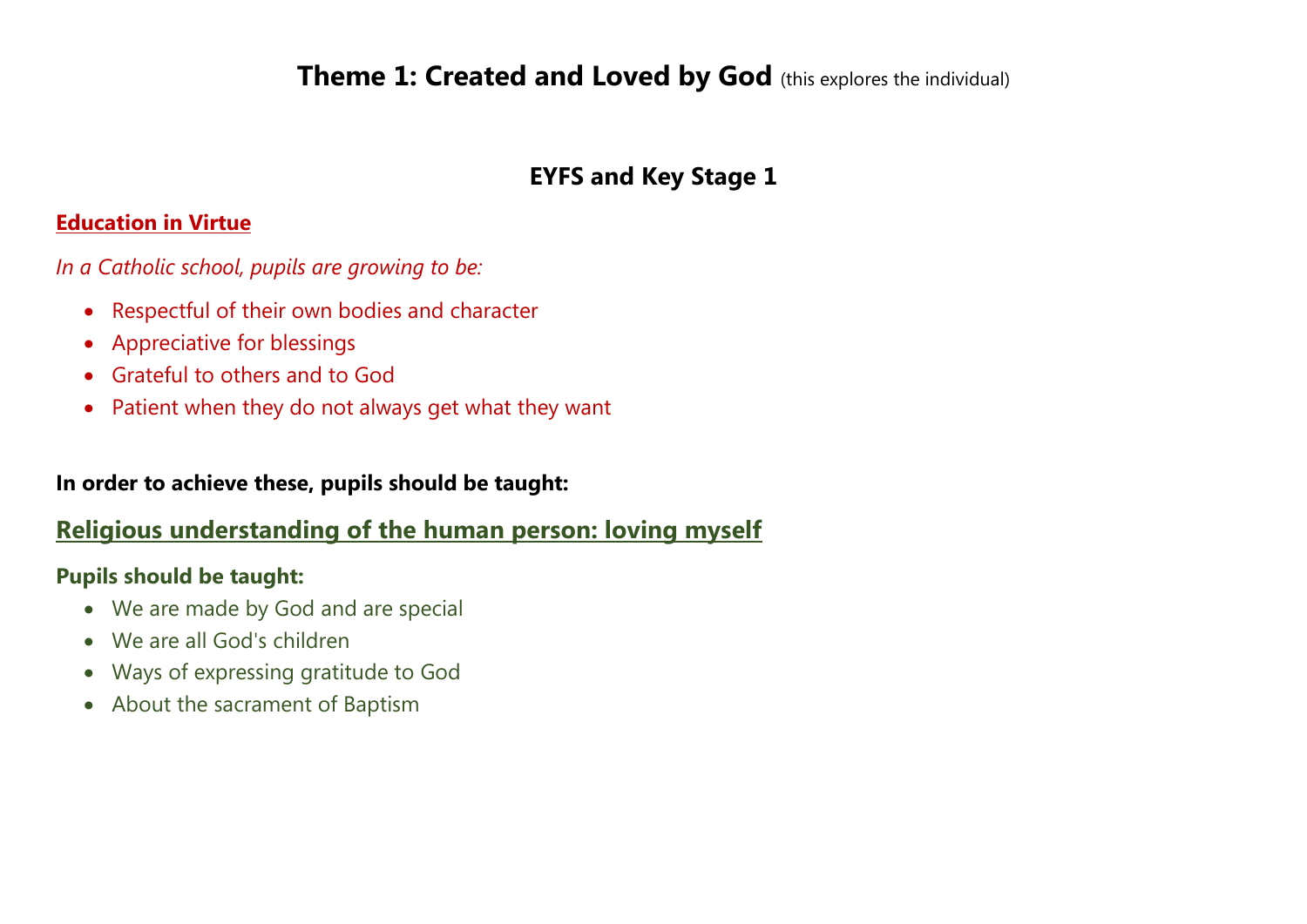## **Me, my body and my health**

## **Pupils should be taught:**

## **Me**

- We are all unique individuals
- We all have individual gifts, talents and abilities

## **My body**

- The names of the external parts of the body
- The similarities and differences between girls and boys

## **My Health**

- How to maintain personal hygiene
- What constitutes a healthy life-style, including

## **Emotional well-being and attitudes**

## **Pupils should be taught:**

## **Emotional well-being**

- That we all have different likes and dislikes
- A language to describe feelings

#### **Attitudes**

A basic understanding that feelings and actions are two different things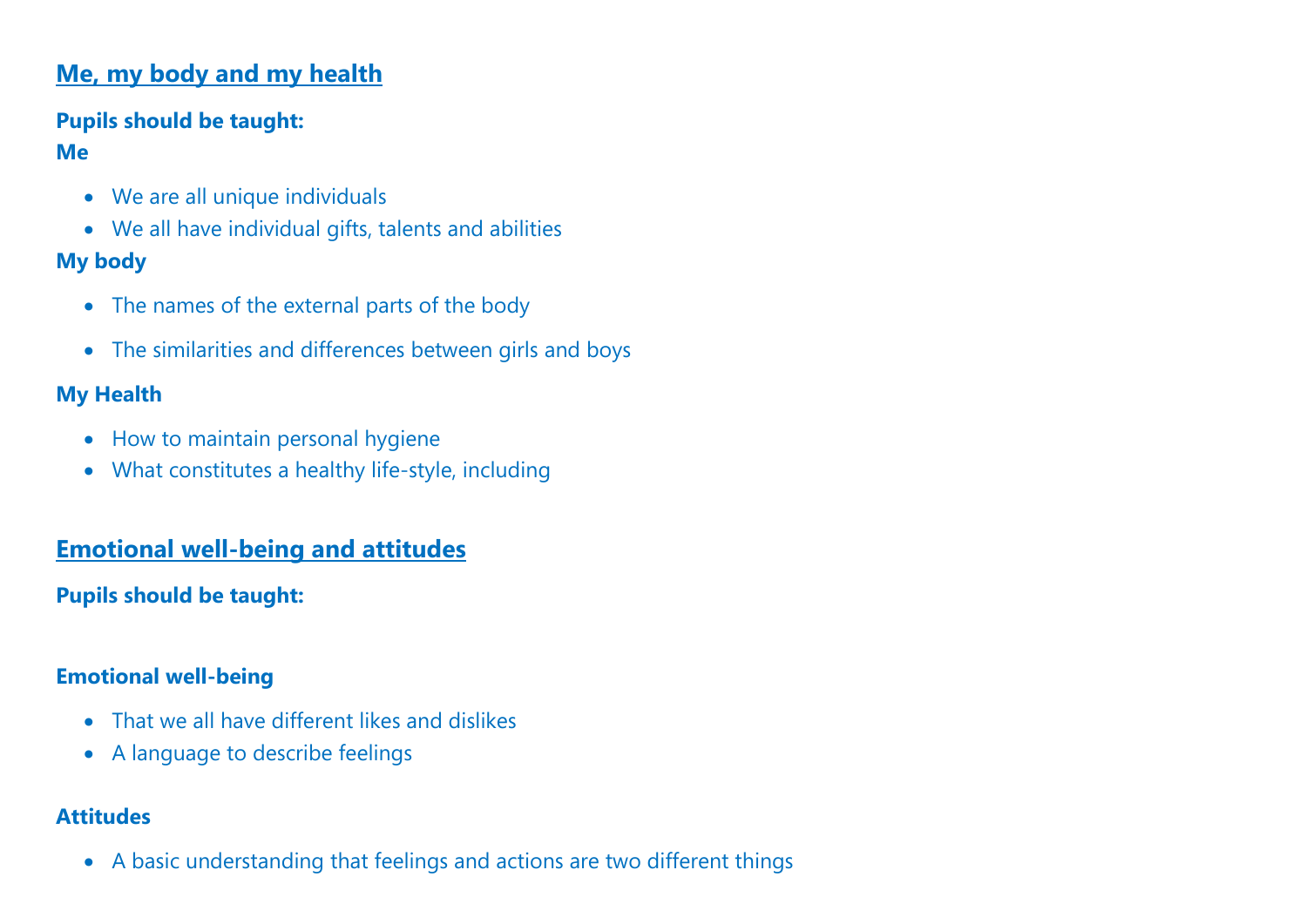- Simple strategies for managing feelings and behaviour
- That choices have consequences

## **Life cycles and fertility**

## **Life cycles**

• That there are life stages from birth to death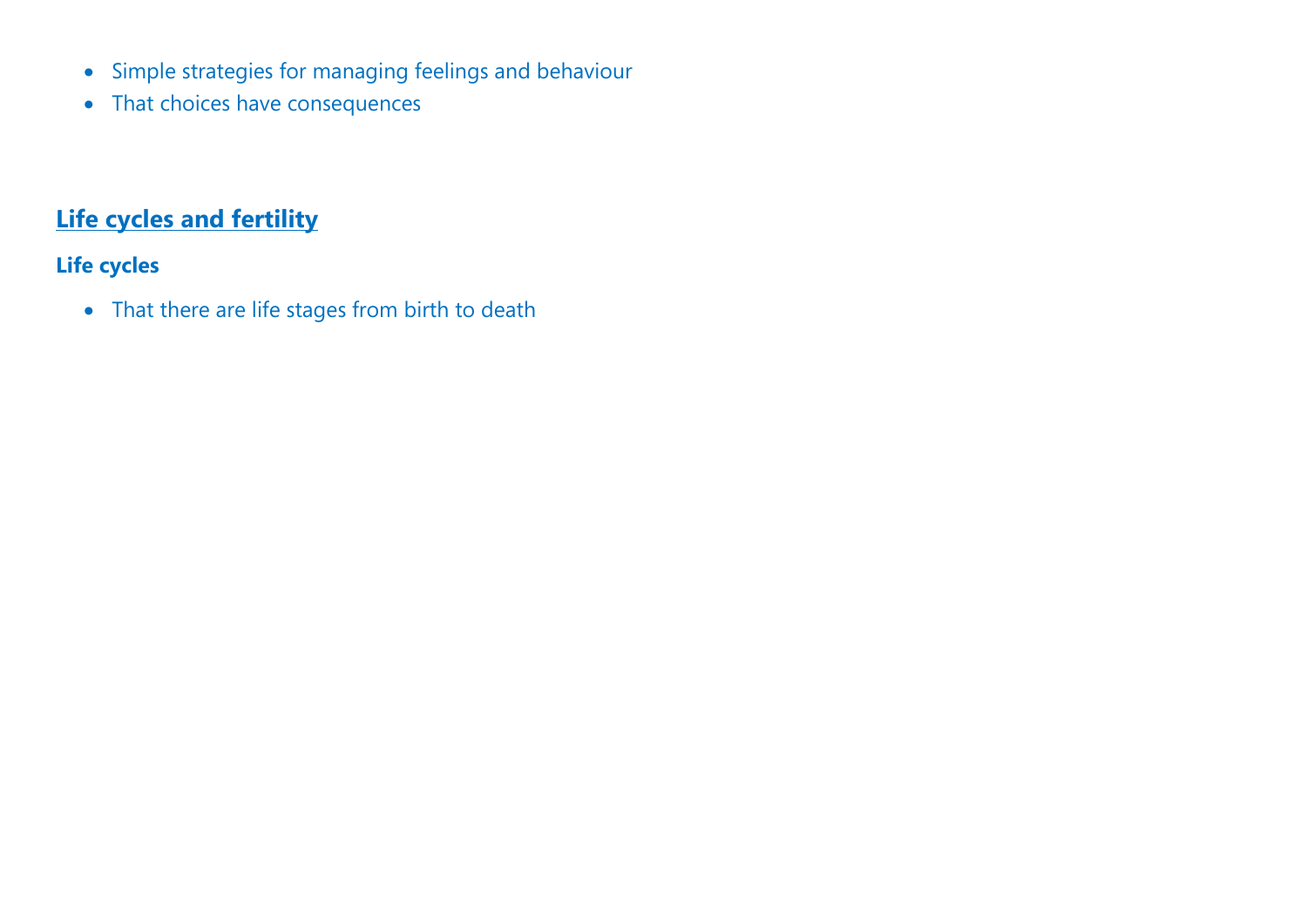## **Theme 1: Created and Loved by God** (this explores the individual)

## **Key Stage 2**

#### **Education in Virtue**

#### *In a Catholic school, pupils are growing to be:*

- Respectful of their own bodies, character and giftedness
- Appreciative for blessings
- Grateful to others and to God
- Self-disciplined and able to delay or forego gratification for the sake of greater goods
- Discerning in their decision making
- Determined and resilient in the face of difficulty
- Courageous in the face of new situations and in facing their fear

#### **In order to achieve these, pupils should be taught:**

#### **Religious understanding of the human person: loving myself**

- We are special people made in the image and likeness of God
- We are children of God with an innate dignity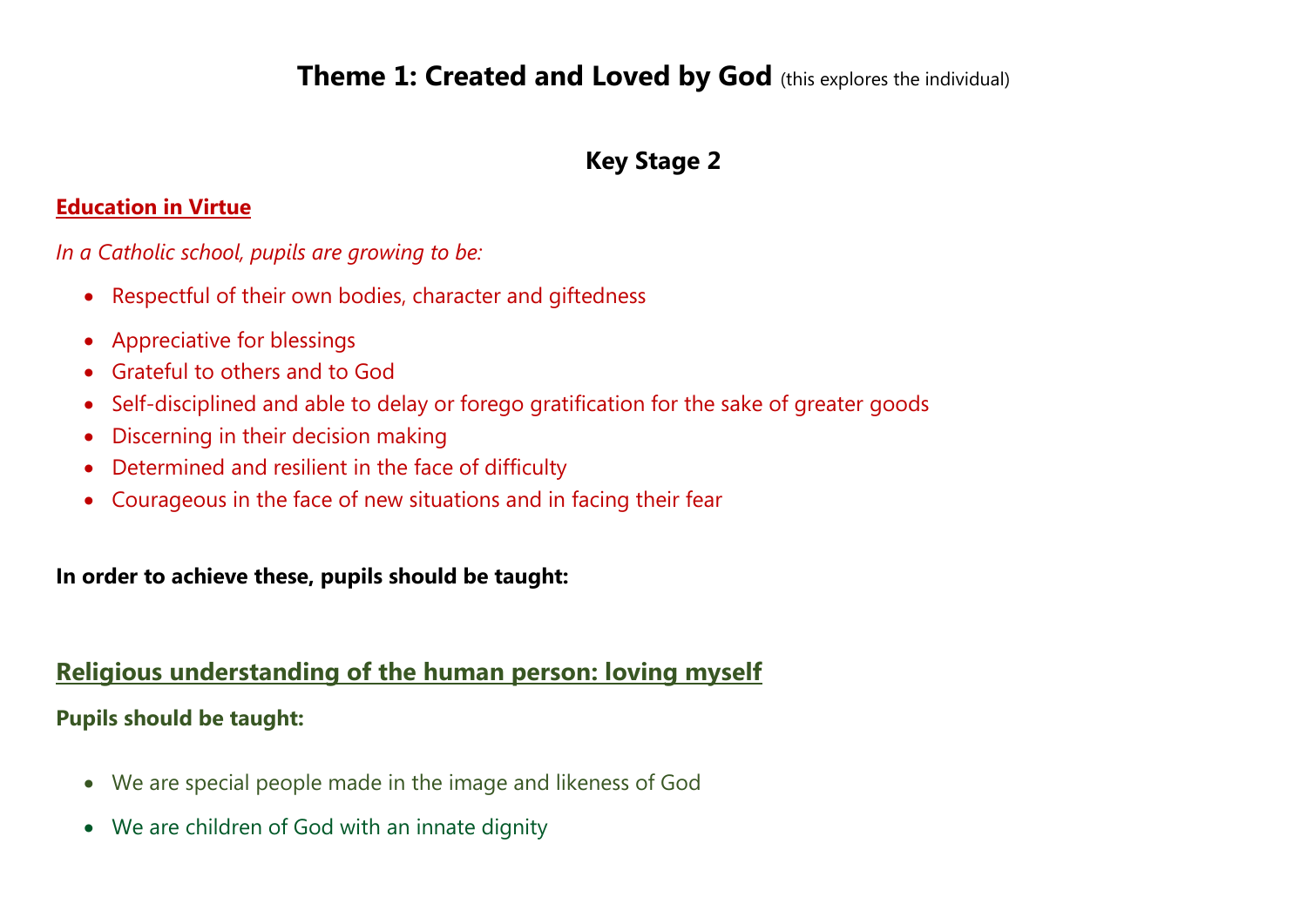- God has created us for a purpose (vocation)
- Life is precious and their body is God's gift to them
- Prayer and worship are ways of nourishing their relationship with God
- Sacraments often coincide with different natural stages in life, for example Baptism often occurs near birth for Catholics

## **Me, my body and my health**

## **Pupils should be taught:**

#### **Me**

- Everyone expresses their uniqueness in different ways and that being different is not always easy
- Strategies to develop self-confidence and self-esteem
- Each person has a purpose in the world
- That similarities and differences between people arise from several different factors (See protected characteristics of the Equality Act 2010, Part 2, Chapter 1, sections 4-12)

## **My body**

- Their body will change and develop as they grow
- About the growth and development of humans and the changes experienced during puberty
- The names of the main parts of the body, including identifying and correctly naming genitalia (e.g. penis and vagina)

#### **My Health**

How to make informed choices that have an impact on their health

## **Emotional well-being and attitudes**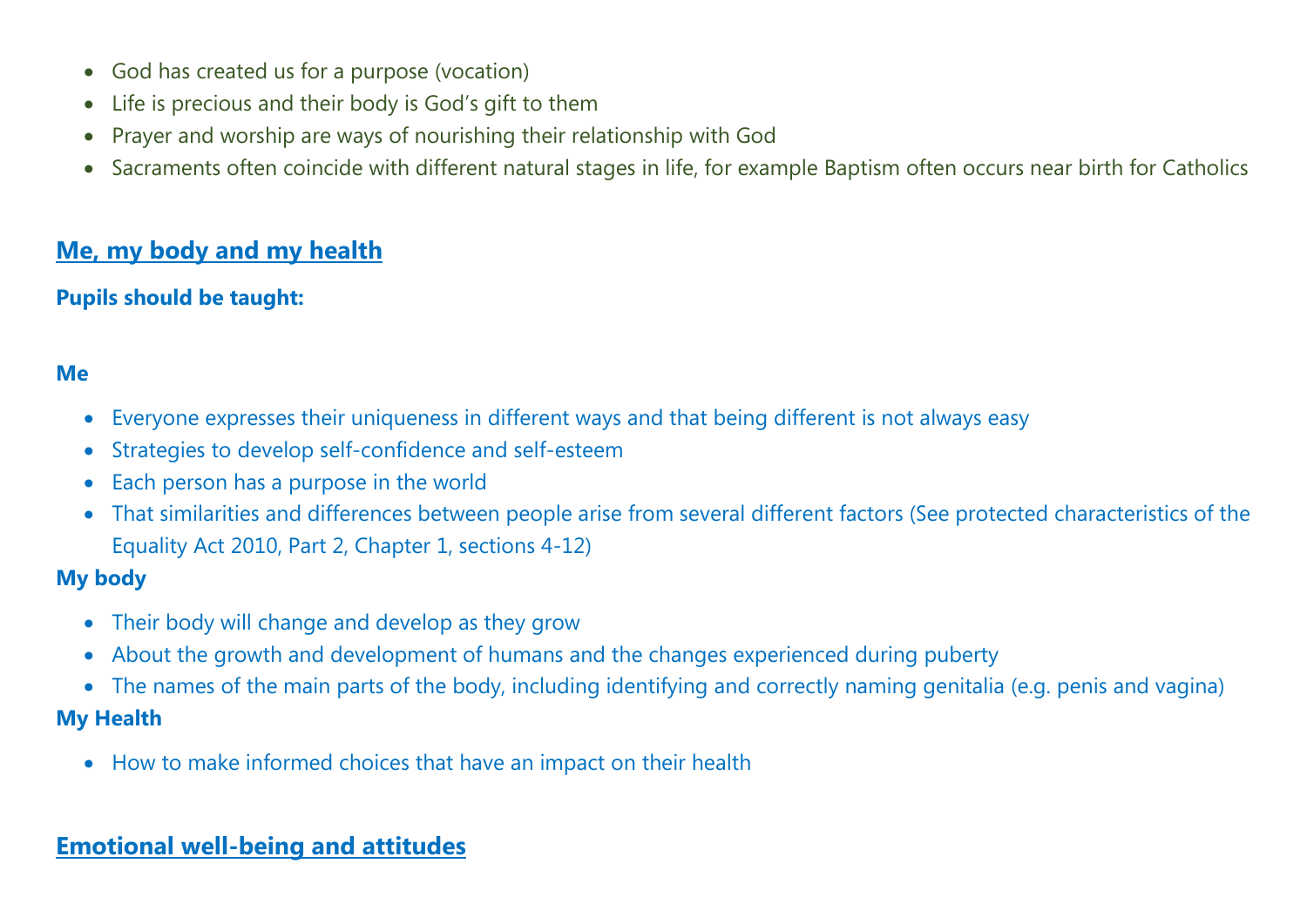#### **Pupils should be taught:**

#### **Emotional well-being**

- That we all have different likes and dislikes
- A language to describe feelings

#### **Attitudes**

- A basic understanding that feelings and actions are two different things
- Simple strategies for managing feelings and behaviour
- That choices have consequences

## **Life cycles and fertility**

#### **Pupils should be taught:**

#### **Life cycles**

- How a baby grows and develops in its mother's womb
- To recognise the differences that occur at each stage of a human being's development (including childhood, adolescence, adulthood, older age)

#### **Fertility**

- The nature and role of menstruation in the fertility cycle
- How human life is conceived in the womb, including the language of sperm and ovary.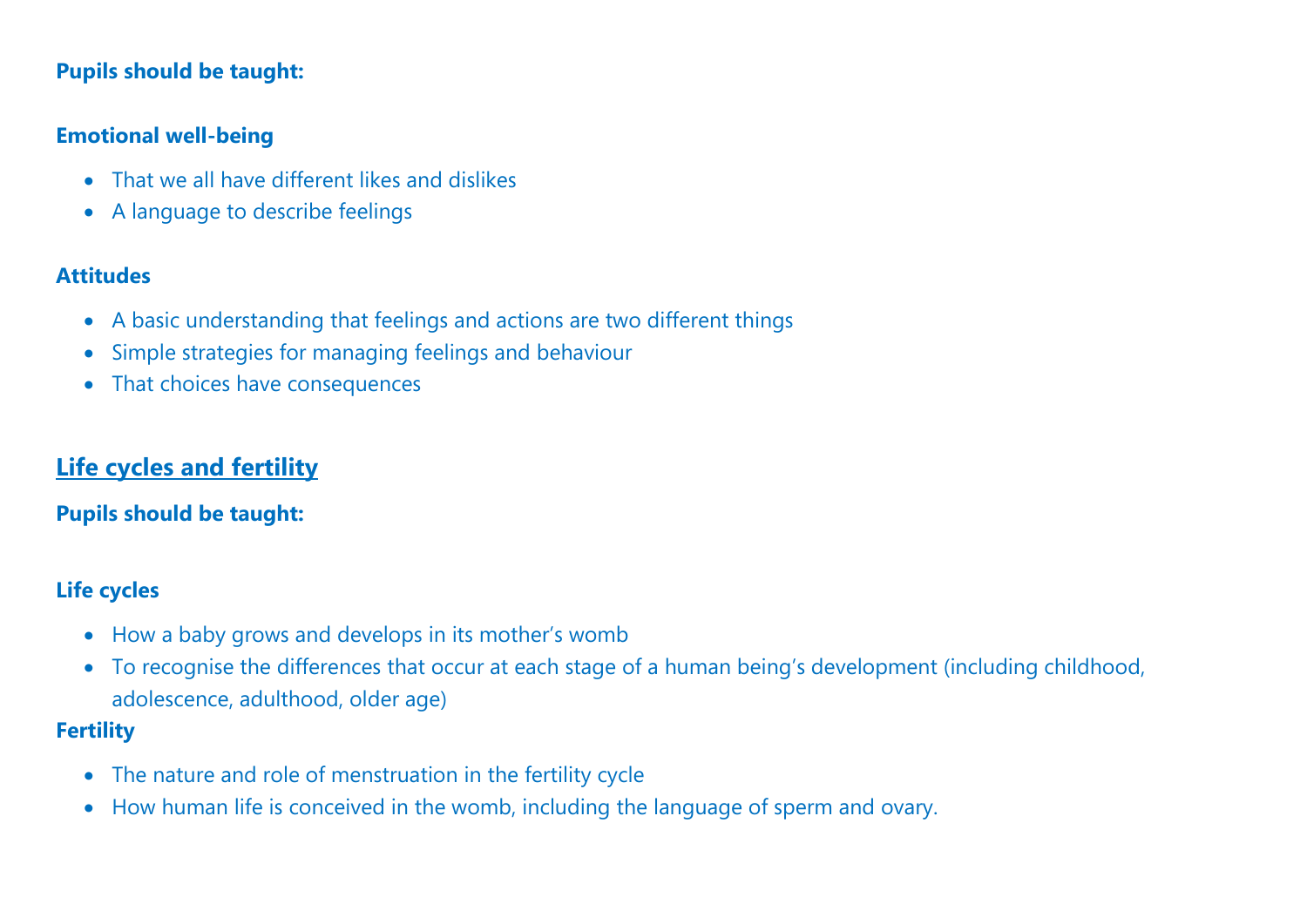**Theme 2: Created to love others** (this explores an individual's relationships with others)

## **EYFS and Key Stage 1**

#### **Education in Virtue**

*In a Catholic school, pupils are growing to be:*

- Friendly, able to make and keep friends
- Caring, attentive to the needs of others and generous in their responses
- Respectful of others, their uniqueness, their wants and their needs
- Forgiving, able to say sorry and not hold grudges against those who have hurt them
- Courteous, learning to say, "please" and "thank you"
- Honest, able to tell the difference between truth and lies

#### **In order to achieve these, pupils should be taught:**

#### **Religious understanding of human relationships: loving others**

- We are part of God's family
- All families are important
- That saying sorry is important and can help mend broken friendships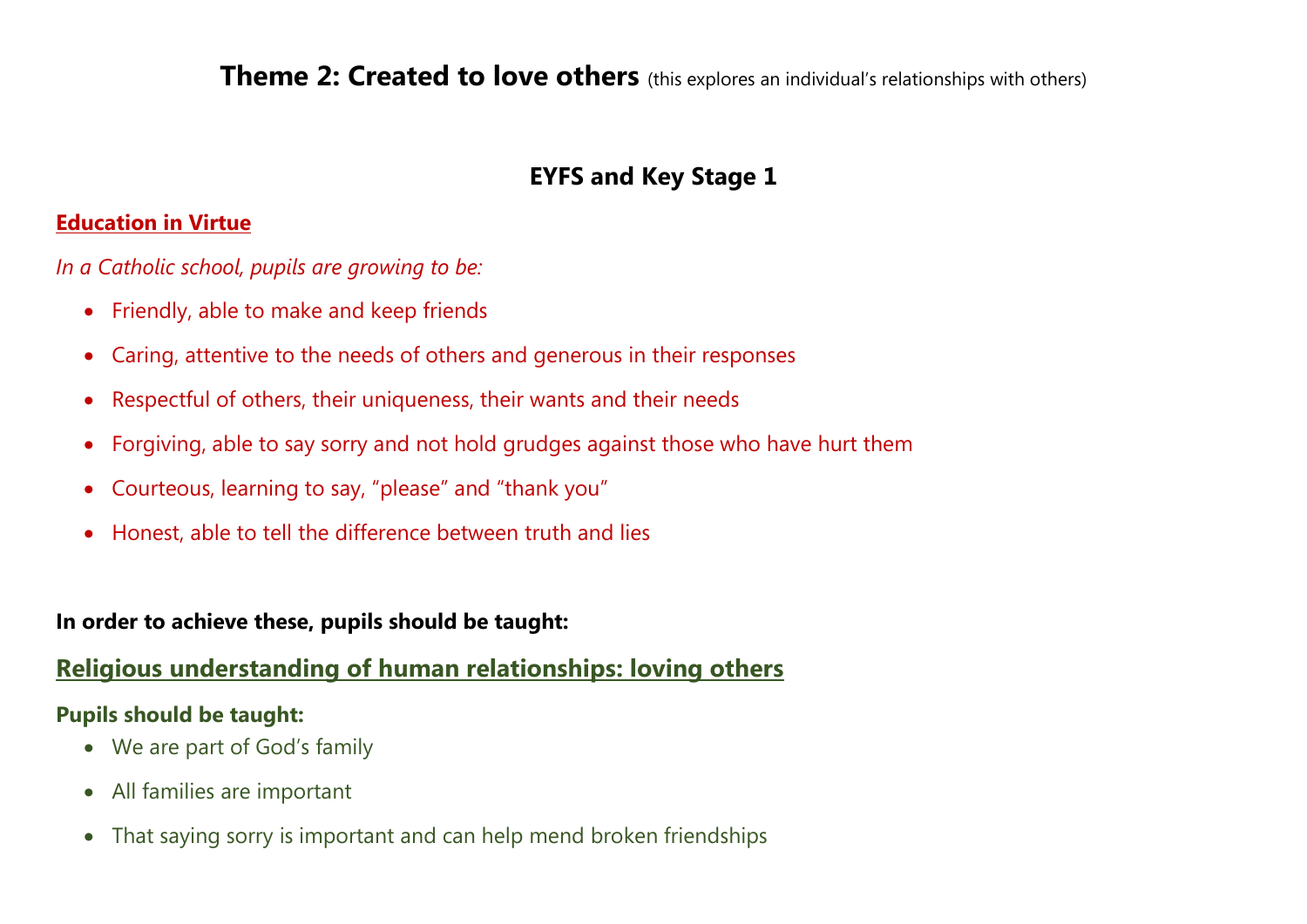- Jesus cared for others
- That we should love other people in the same way Jesus loves us

## **Personal Relationships**

#### **Pupils should be taught:**

- The characteristics of positive and negative relationships
- To identify special people (e.g. family, carers, friends) and what makes them special
- There are different family structures and these should be respected
- Families should be a place of love, security and stability.
- The importance of spending time with your family
- How their behaviour affects other people and that there are appropriate and inappropriate behaviours
- To recognise when people are being unkind to them and others and how to respond
- Different types of teasing and bullying which are wrong and unacceptable

## **Keeping safe and people who can help me**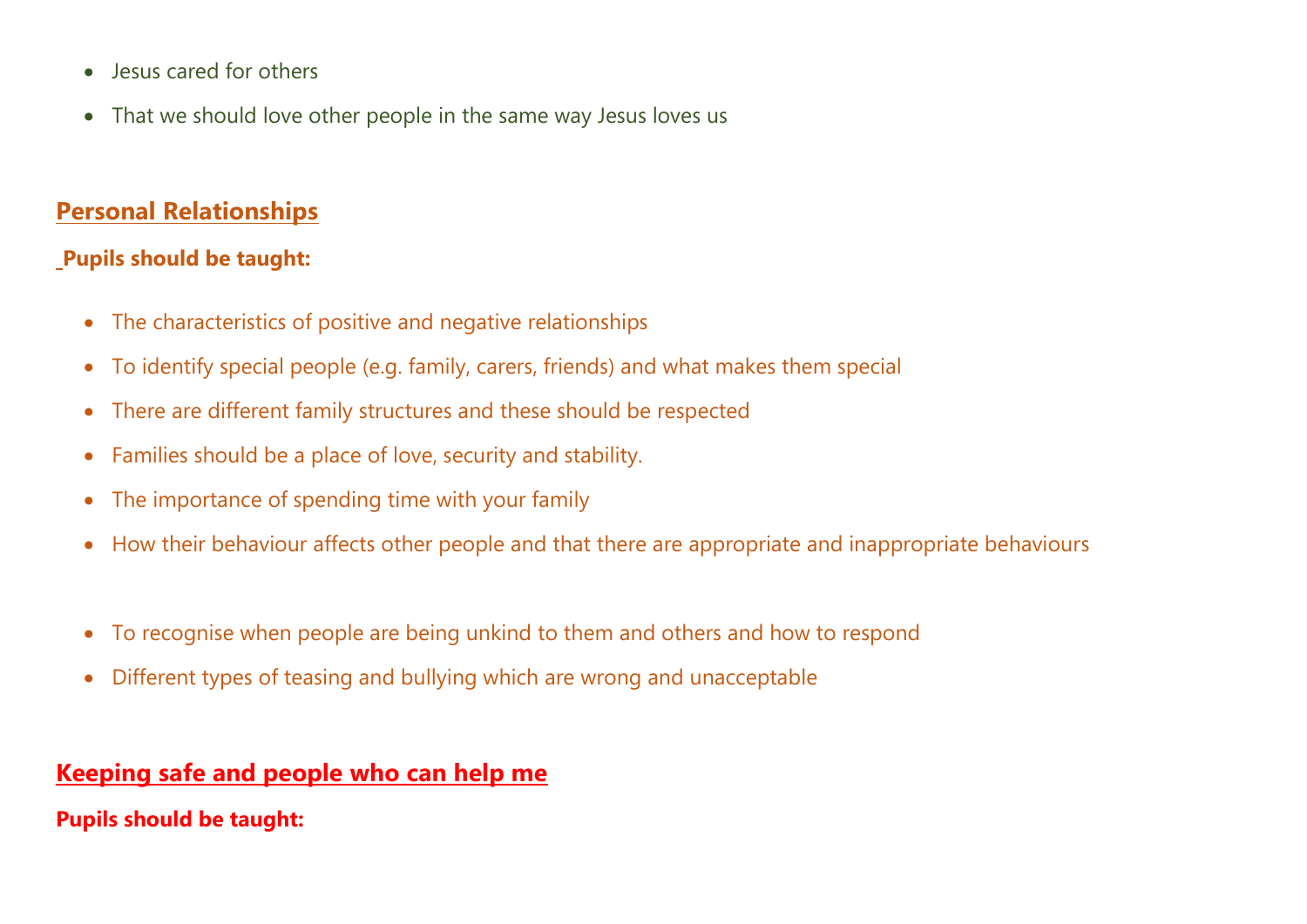#### **Keeping safe**

- To recognise safe and unsafe situations and ways of keeping safe, including simple rules for keeping safe online
- To use simple rules for resisting pressure when they feel unsafe or uncomfortable
- The difference between good and bad secrets
- Identifying and correctly name their "private parts" (see NSPCC resource PANTS) for the purposes of safeguarding them from sexual exploitation
- Importance of seeking and giving permission in relationships.

#### **People who can help me**

- Who to go to if they are worried or need help
- That there are a number of different people and organisations they can go to for help in different situations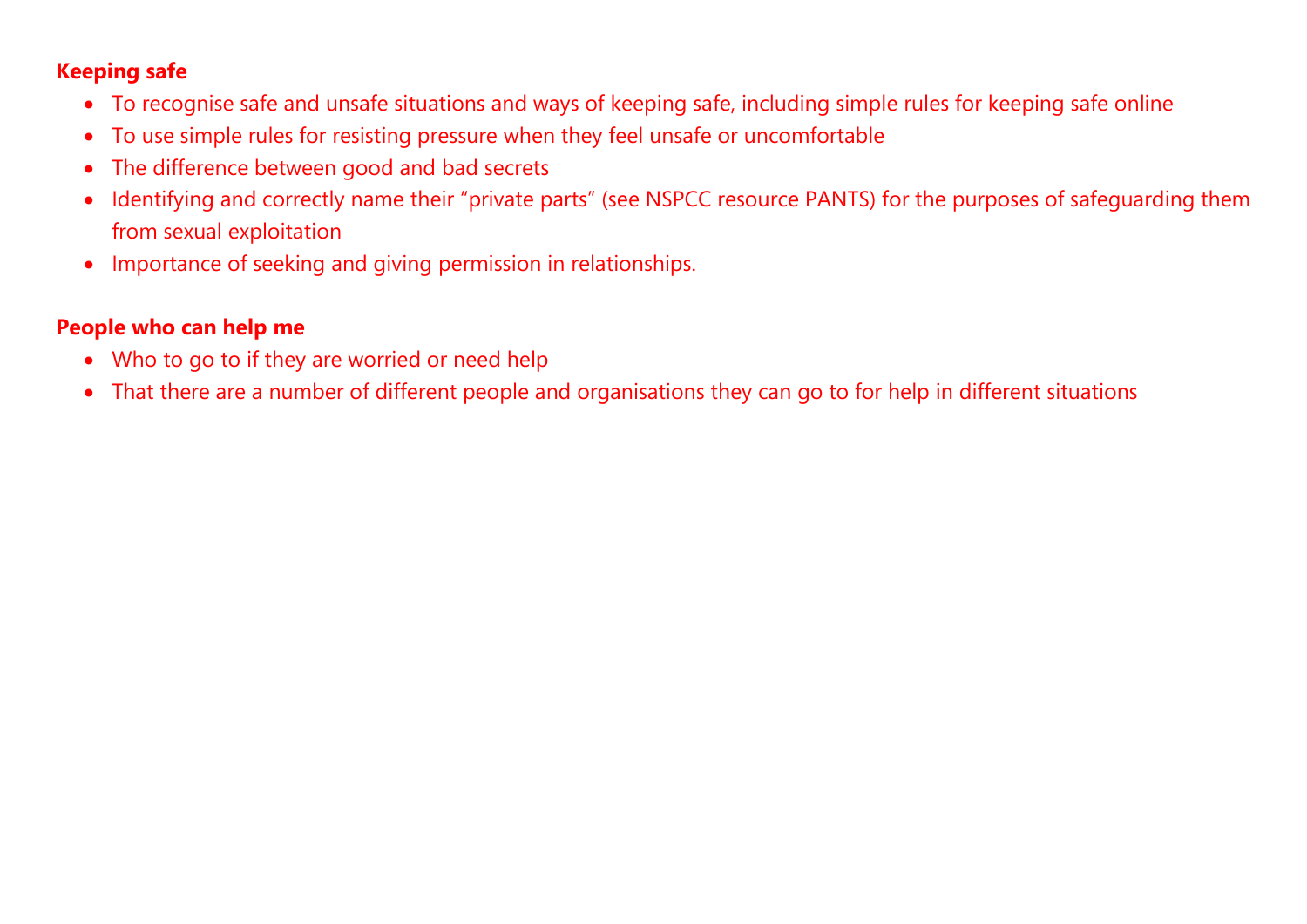**Theme 2: Created to love others** (this explores an individual's relationships with others)

## **Key Stage 2**

#### **Education in Virtue**

*In a Catholic school, pupils are growing to be:*

- Loyal, able to develop and sustain friendships
- Compassionate, able to empathise with the suffering of others and the generosity to help others in trouble
- Respectful, able to identify other people's personal space and respect the ways in which they are different
- Forgiving, developing the skills to allow reconciliation in relationships
- Courteous in their dealings with friends and strangers
- Honest, committed to living truthfully and with integrity

#### **In order to achieve these, pupils should be taught:**

#### **Religious understanding of human relationships: loving others**

- Christians belong to the Church family which includes the school, parish and diocese
- Families are the building blocks of society and where faith, wisdom and virtues are passed onto the next generation
- The importance of forgiveness and reconciliation in relationships and some of Jesus' teaching on forgiveness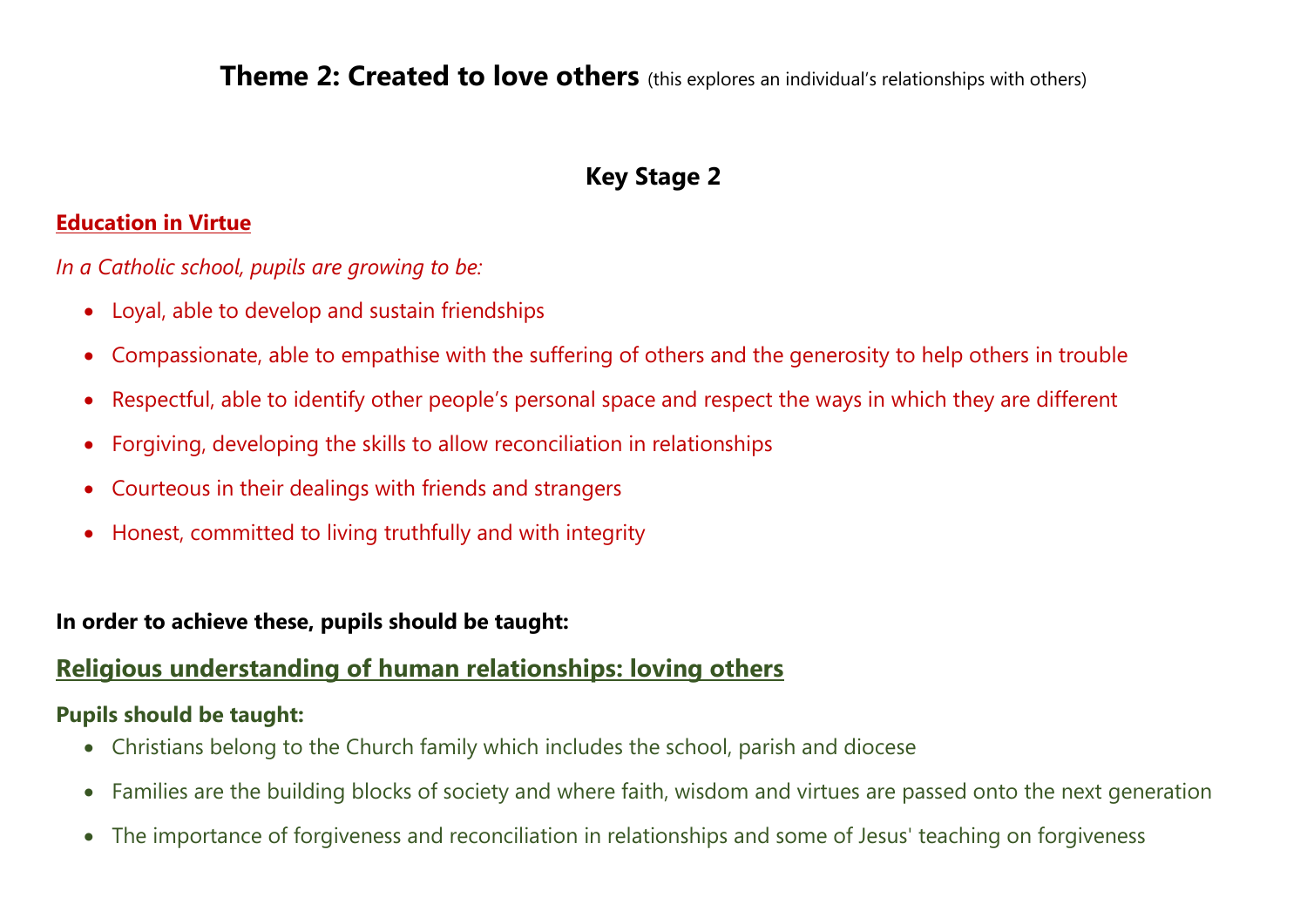The sacrament of marriage involves commitment and self-giving. It is a formal, lifelong commitment

## **Personal Relationships**

- How to maintain positive relationships and strategies to use when relationships go wrong
- There are different types of relationships including those between acquaintances, friends, relatives and family
- Marriage represents a formal and legally recognised commitment
- For the Church, marriage has a special significance as one of the sacraments
- The characteristics of a healthy family life.
- How to make informed choices in relationships and that choices have positive, neutral and negative consequences
- An awareness of bullying (including cyber-bullying) and how to respond
- About harassment and exploitation in relationships, including physical, emotional and sexual abuse and how to respond
- To recognise and manage risk, to develop resilience and learn how to cope with "dares" and other ways in which people can be pressurised
- About changes that can happen in life, e.g. loss, separation, divorce and bereavement and the emotions that can accompany these changes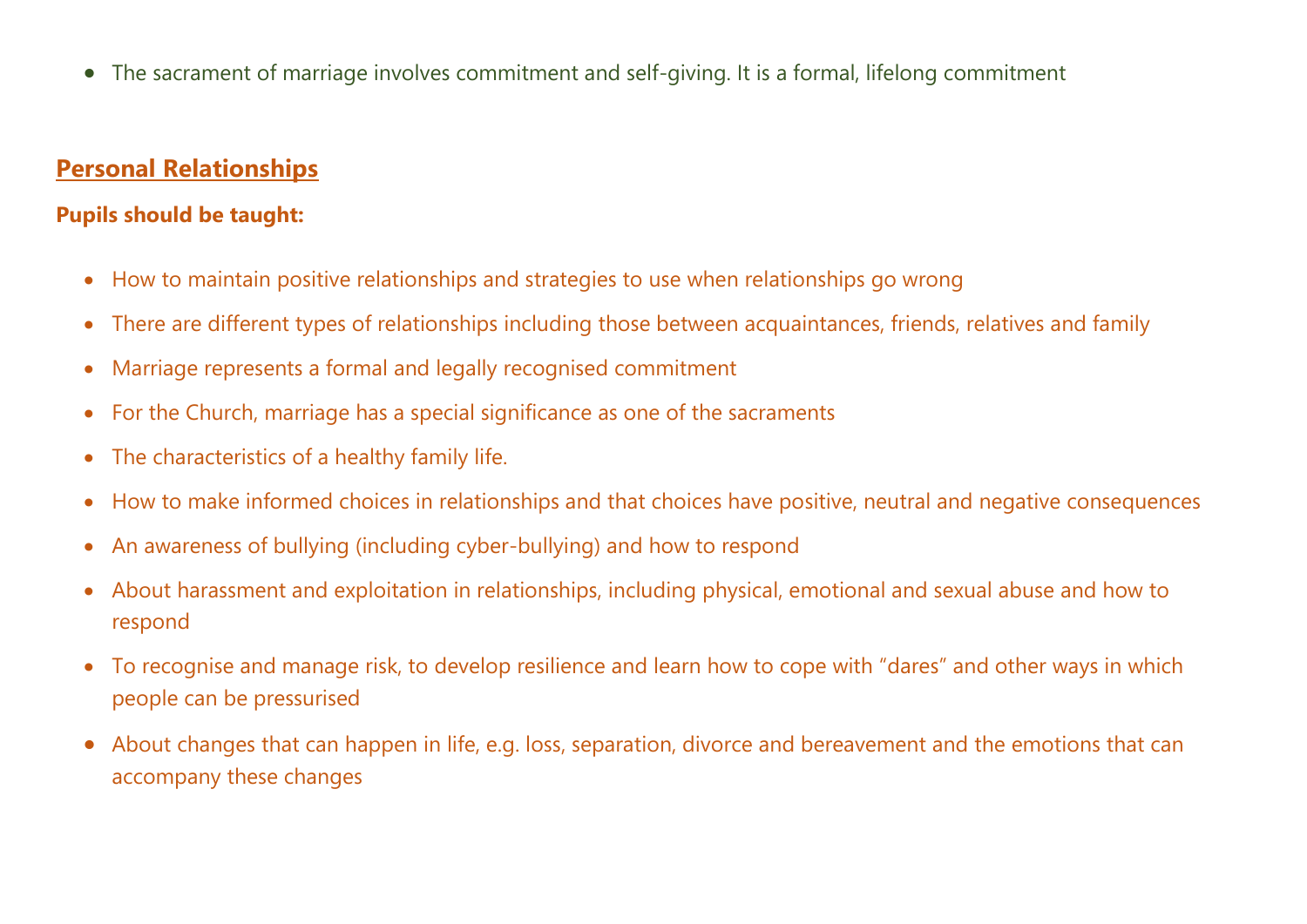## **Keeping safe and people who can help me**

## **Pupils should be taught:**

## **Keeping safe**

- To recognise their increasing independence brings increased responsibility to keep themselves and others safe
- How to use technology safely
- That not all images, language and behaviour are appropriate
- To judge what kind of physical contact is acceptable or unacceptable and how to respond
- Importance of seeking and giving permission in relationships

#### **People who can help me**

- That there are a number of different people and organisations they can go to for help in different situations and how to contact them
- How to report and get help if they encounter inappropriate materials or messages
- To keep asking for help until they are heard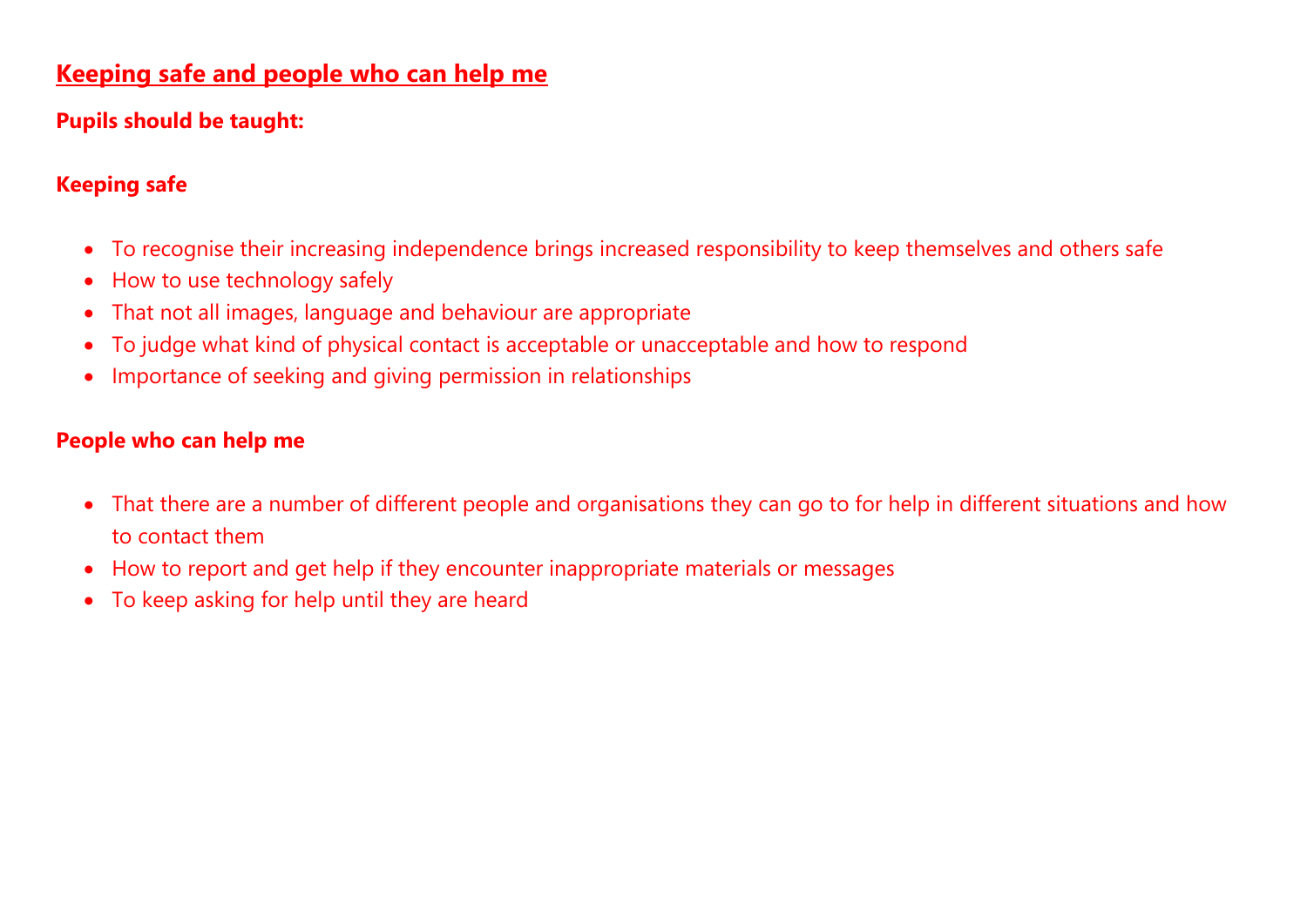**Theme 3: Created to live in community** - local, national & global (this explores the individual's relationships with the wider world)

## **EYFS and Key Stage 1**

#### **Education in Virtue**

*In a Catholic school, pupils are growing to be:*

- Just and fair in their treatment of other people, locally, nationally and globally
- People who serve others, locally, nationally and globally
- Active in their commitment to bring about change

#### **In order to achieve these, pupils should be taught:**

## **Religious understanding of the importance of human communities**

#### **Pupils should be taught:**

- That God is Father, Son and Holy Spirit
- Some scripture illustrating the importance of living in community
- Jesus' teaching on who is my neighbour

## **Living in the wider world**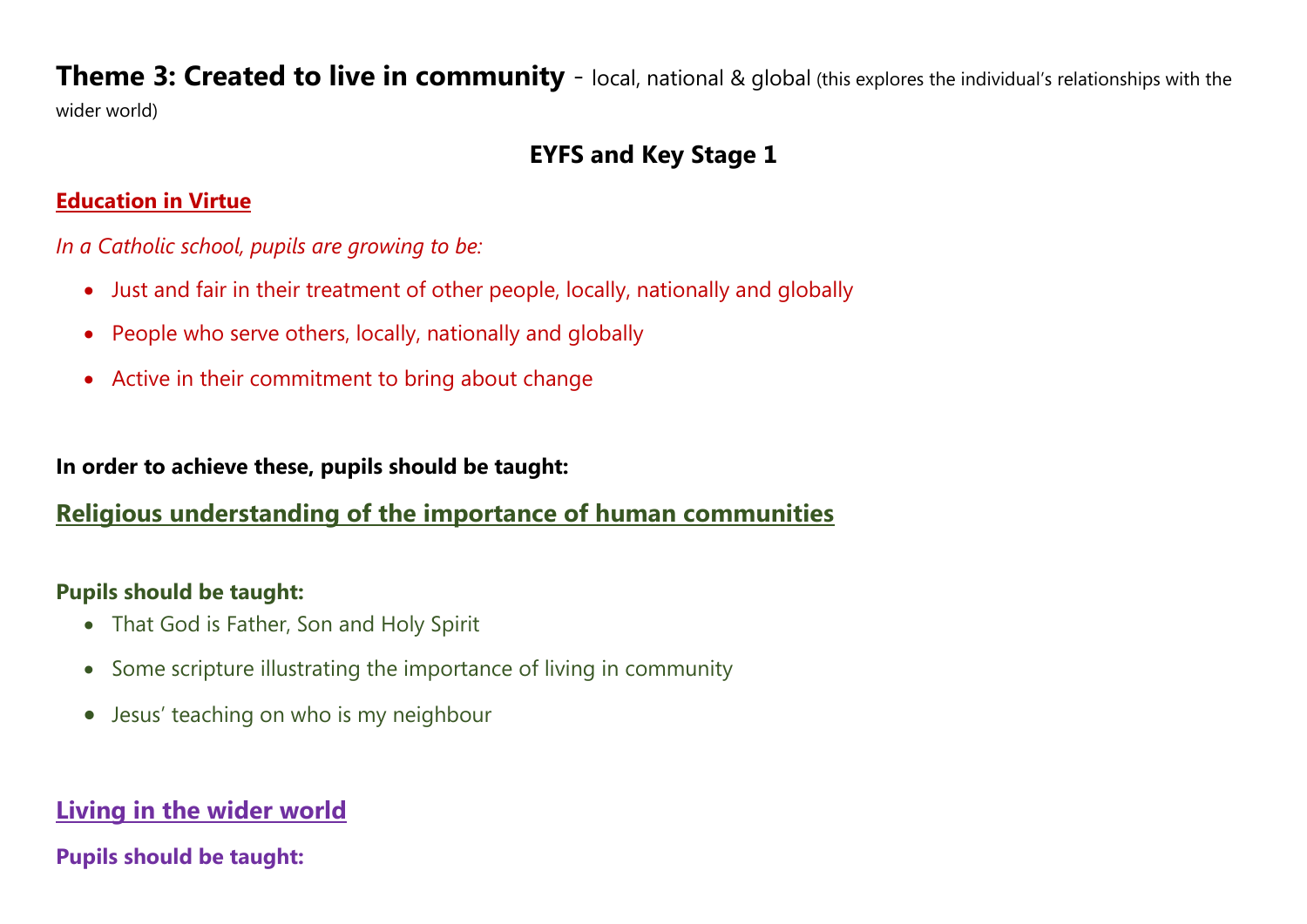- That they belong to various communities such as home, school, parish, the wider local community and the global community
- That their behaviour has an impact on the communities to which they belong
- That people and other living things have needs and that they have responsibilities to meet them;
- About what harms and improves the world in which they live
- How diseases are spread and can be controlled and the responsibilities they have for their own health and that of others e.g. washing hands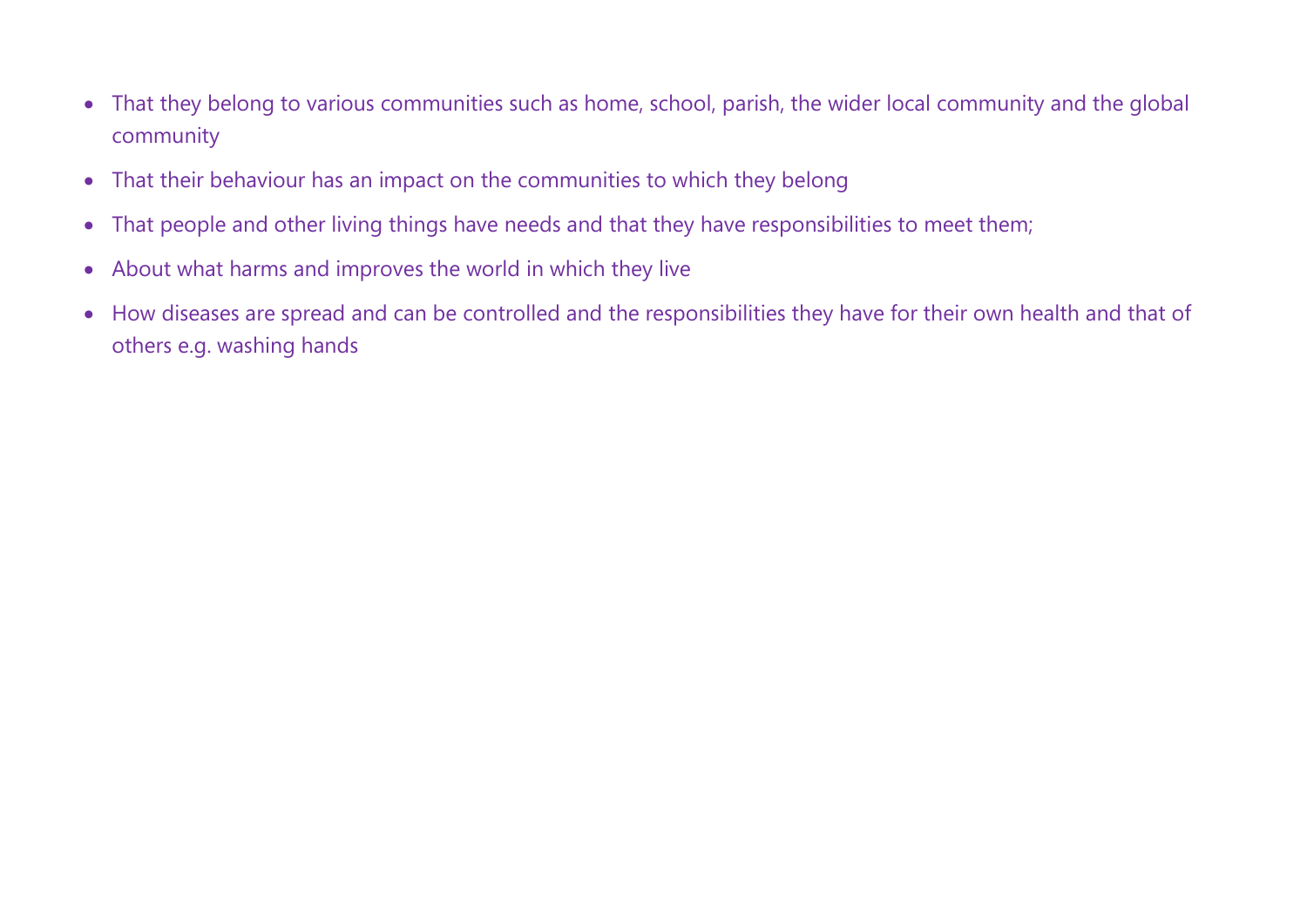**Theme 3: Created to live in community** - local, national & global (this explores the individual's relationships with the wider world)

## **Key Stage 2**

#### **Education in Virtue**

*In a Catholic school, pupils are growing to be:*

- Just, understanding the impact of their actions locally, nationally and globally
- Self-giving, able to put aside their own wants in order to serve others locally, nationally and globally
- Prophetic in their ability to identify injustice and speak out against it locally, nationally and globally

**In order to achieve these, pupils should be taught:**

## **Religious understanding of the importance of human communities**

#### **Pupils should be taught:**

- God is Trinity a communion of persons
- The key principles of Catholic Social Teaching
- The Church is the Body of Christ

## **Living in the wider world**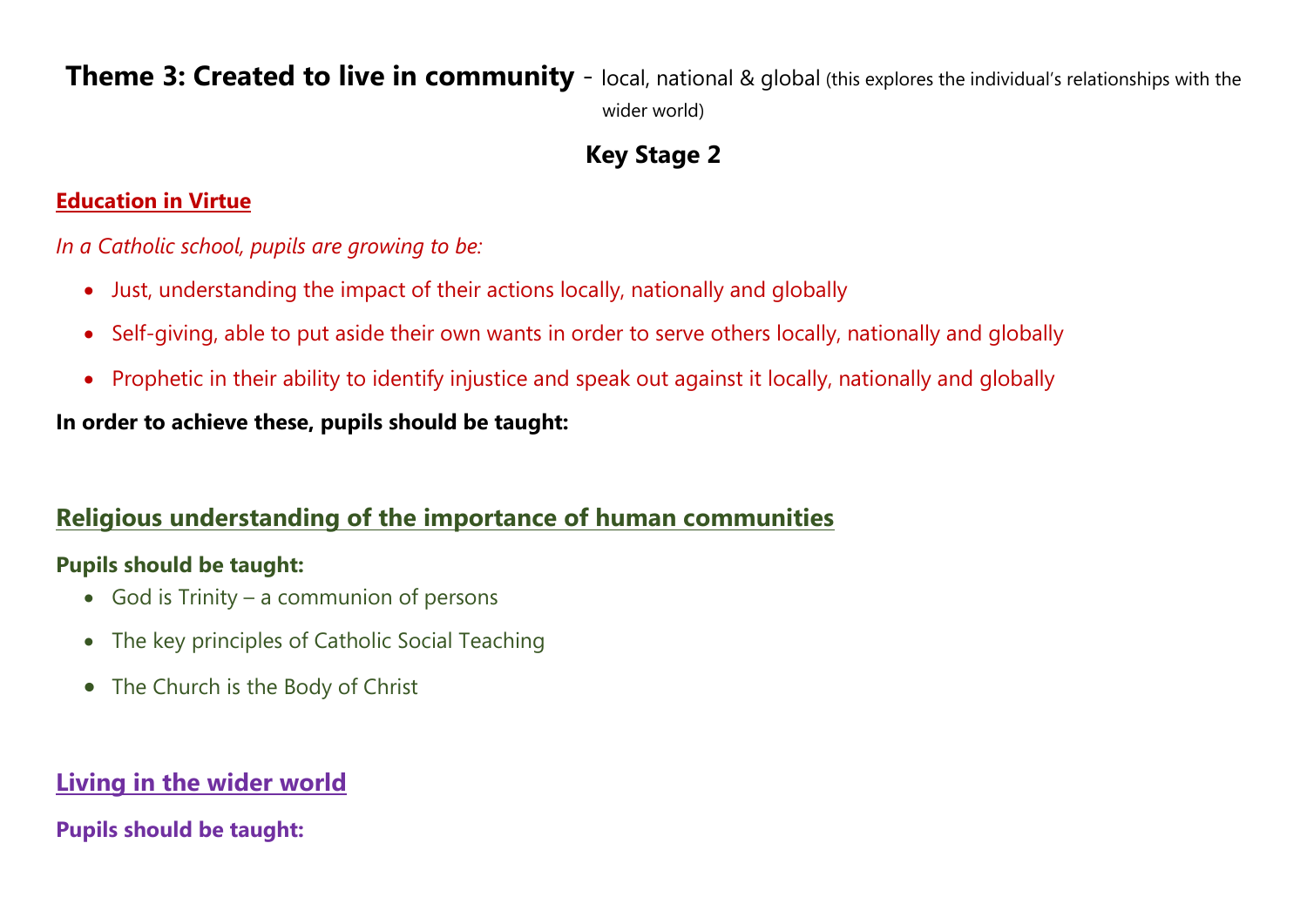- That there are some cultural practices which are against British law and universal rights (e.g. honour-based violence and forced marriage, human trafficking etc.)
- That actions such as female genital mutilation (FGM) constitute abuse, are crimes and how to get support if they have fears for themselves or their peers
- That bacteria and viruses can affect health and that following simple routines and medical interventions can reduce their spread
- About the range of national, regional, religious and ethnic identities in the United Kingdom and beyond and the importance of living in right relationship with one another

## *\*From September 2020, the Health Education and Relationships Education (primary) aspects of PSHE education will be compulsory in all Primary schools.*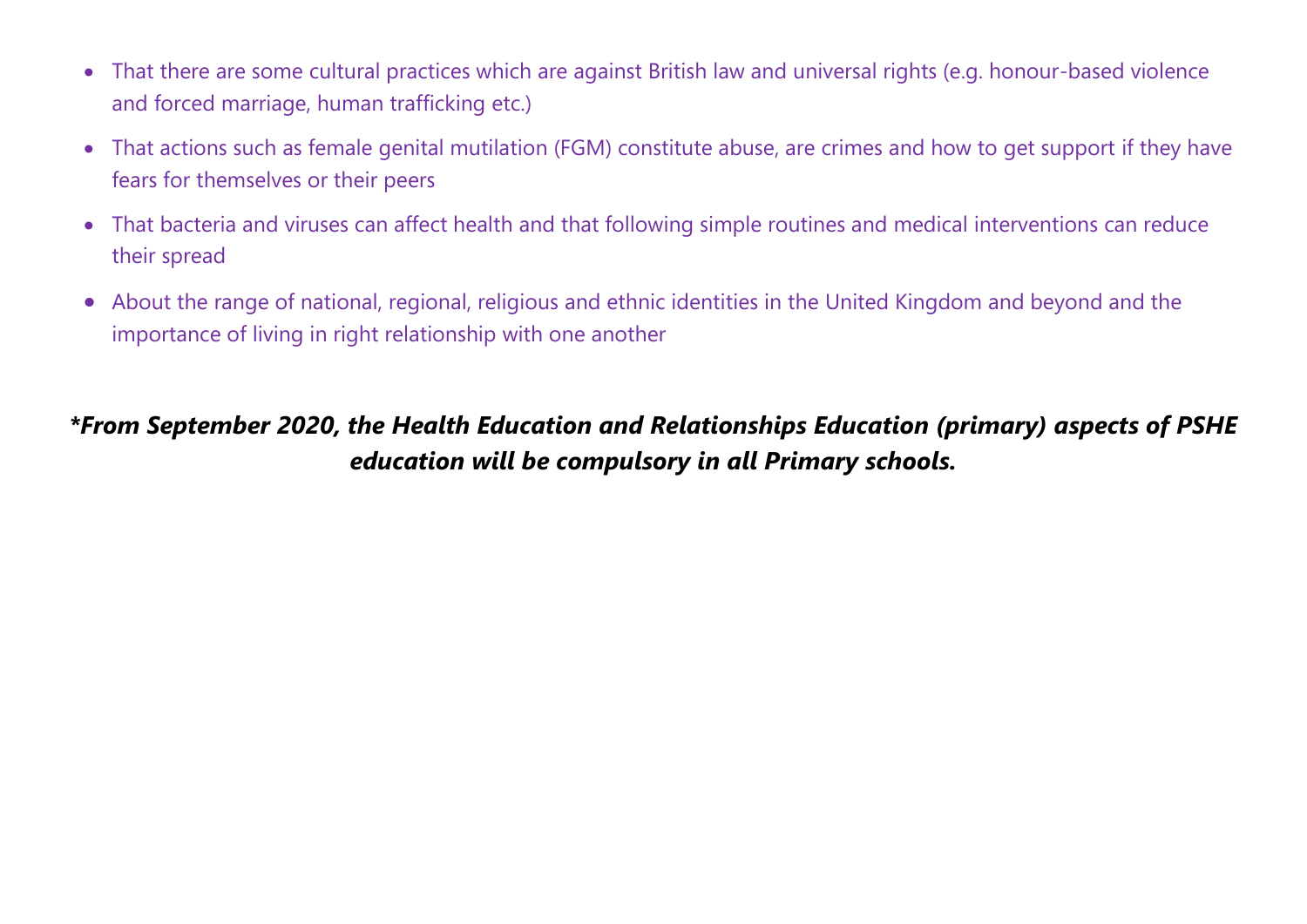## **The following outlines expected coverage by the end of Primary school;**

## **Relationships Education (Primary**)

The focus in primary school should be on teaching the fundamental building blocks and characteristics of positive relationships, with particular reference to friendships, family relationships, and relationships with other children and with adults.

*\*Each statement has been assigned a code (RE1, RE2, RE3 etc.) so that they can be easily cross referenced and evidenced.*

## **By the end of primary school:**

## *Families and people who care for me*

#### **Pupils should know**

• that families are important for children growing up because they can give love, security and stability (RE1)

• the characteristics of healthy family life, commitment to each other, including in times of difficulty, protection and care for children and other family members, the importance of spending time together and sharing each other's lives (RE2)

• that others' families, either in school or in the wider world, sometimes look different from their family, but that they should respect those differences and know that other children's families are also characterised by love and care. (RE3)

• that stable, caring relationships, which may be of different types, are at the heart of happy families, and are important for children's security as they grow up. (RE4)

• that marriage13 represents a formal and legally recognised commitment of two people to each other which is intended to be lifelong. (RE5)

• how to recognise if family relationships are making them feel unhappy or unsafe, and how to seek help or advice from others if needed. (RE6)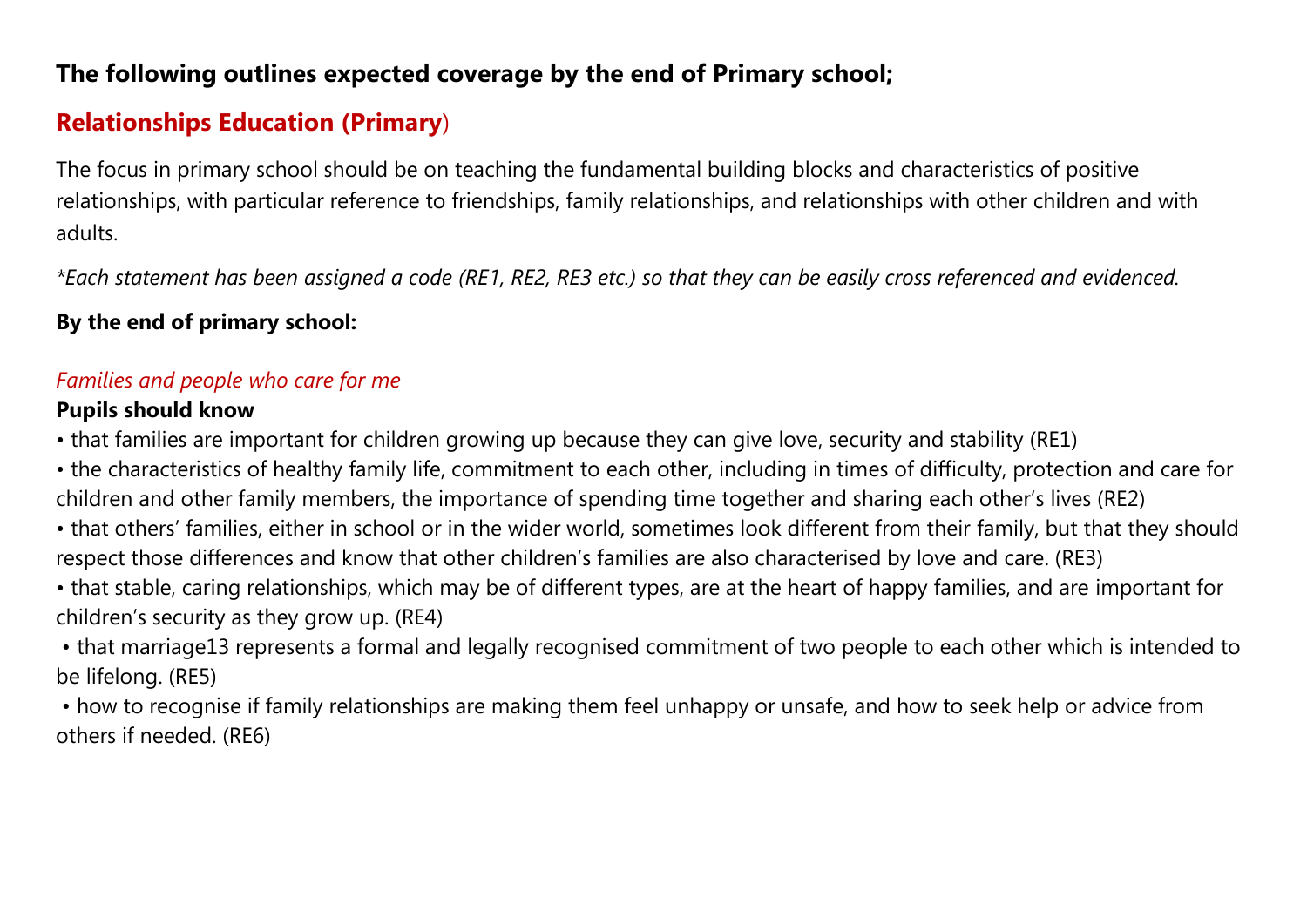## *Caring friendships*

## **Pupils should know**

• how important friendships are in making us feel happy and secure, and how people choose and make friends (RE7)

• the characteristics of friendships, including mutual respect, truthfulness, trustworthiness, loyalty, kindness, generosity, trust, sharing interests and experiences and support with problems and difficulties. (RE8)

• that healthy friendships are positive and welcoming towards others, and do not make others feel lonely or excluded. (RE9)

• that most friendships have ups and downs, and that these can often be worked through so that the friendship is repaired or even strengthened, and that resorting to violence is never right. (RE10)

• how to recognise who to trust and who not to trust, how to judge when a friendship is making them feel unhappy or uncomfortable, managing conflict, how to manage these situations and how to seek help or advice from others, if needed. (RE11)

## *Respectful relationships*

## **Pupils should know**

• the importance of respecting others, even when they are very different from them (for example, physically, in character, personality or backgrounds), or make different choices or have different preferences or beliefs. (RE12)

- practical steps they can take in a range of different contexts to improve or support respectful relationships. (RE13)
- the conventions of courtesy and manners. (RE14)
- •the importance of self-respect and how this links to their own happiness. (RE15)
- that in school and in wider society they can expect to be treated with respect by others, and that in turn they should show due respect to others, including those in positions of authority. (RE16)
- about different types of bullying (including cyberbullying), the impact of bullying, responsibilities of bystanders (primarily reporting bullying to an adult) and how to get help. (RE17)
- what a stereotype is, and how stereotypes can be unfair, negative or destructive. (RE18)
- the importance of permission-seeking and giving in relationships with friends, peers and adults. (RE19)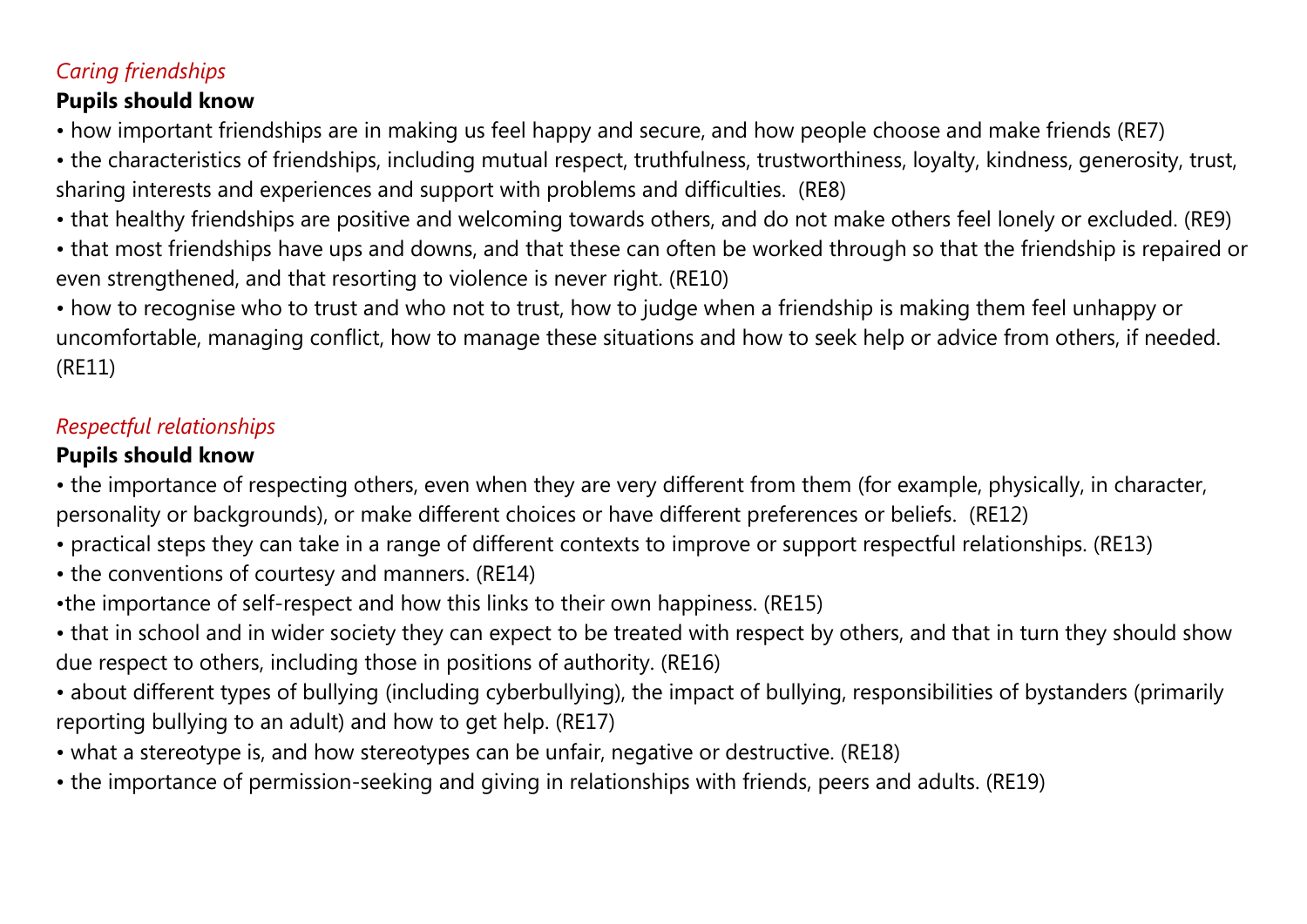## *Online relationships*

## **Pupils should know**

• that people sometimes behave differently online, including by pretending to be someone they are not. (RE20)

• that the same principles apply to online relationships as to face-to face relationships, including the importance of respect for others online including when we are anonymous. (RE21)

• the rules and principles for keeping safe online, how to recognise risks, harmful content and contact, and how to report them. (RE22)

• how to critically consider their online friendships and sources of information including awareness of the risks associated with people they have never met. (RE23)

• how information and data is shared and used online. (RE24)

## *Being saf*e

## **Pupils should know**

• what sorts of boundaries are appropriate in friendships with peers and others (including in a digital context). (RE25)

• about the concept of privacy and the implications of it for both children and adults; including that it is not always right to keep secrets if they relate to being safe. (RE26)

• that each person's body belongs to them, and the differences between appropriate and inappropriate or unsafe physical, and other, contact. (RE27)

• how to respond safely and appropriately to adults they may encounter (in all contexts, including online) whom they do not know. (RE28)

- how to recognise and report feelings of being unsafe or feeling bad about any adult. (RE29)
- how to ask for advice or help for themselves or others, and to keep trying until they are heard. (RE30)
- how to report concerns or abuse, and the vocabulary and confidence needed to do so. (RE31)
- where to get advice e.g. family, school and/or other sources. (RE32)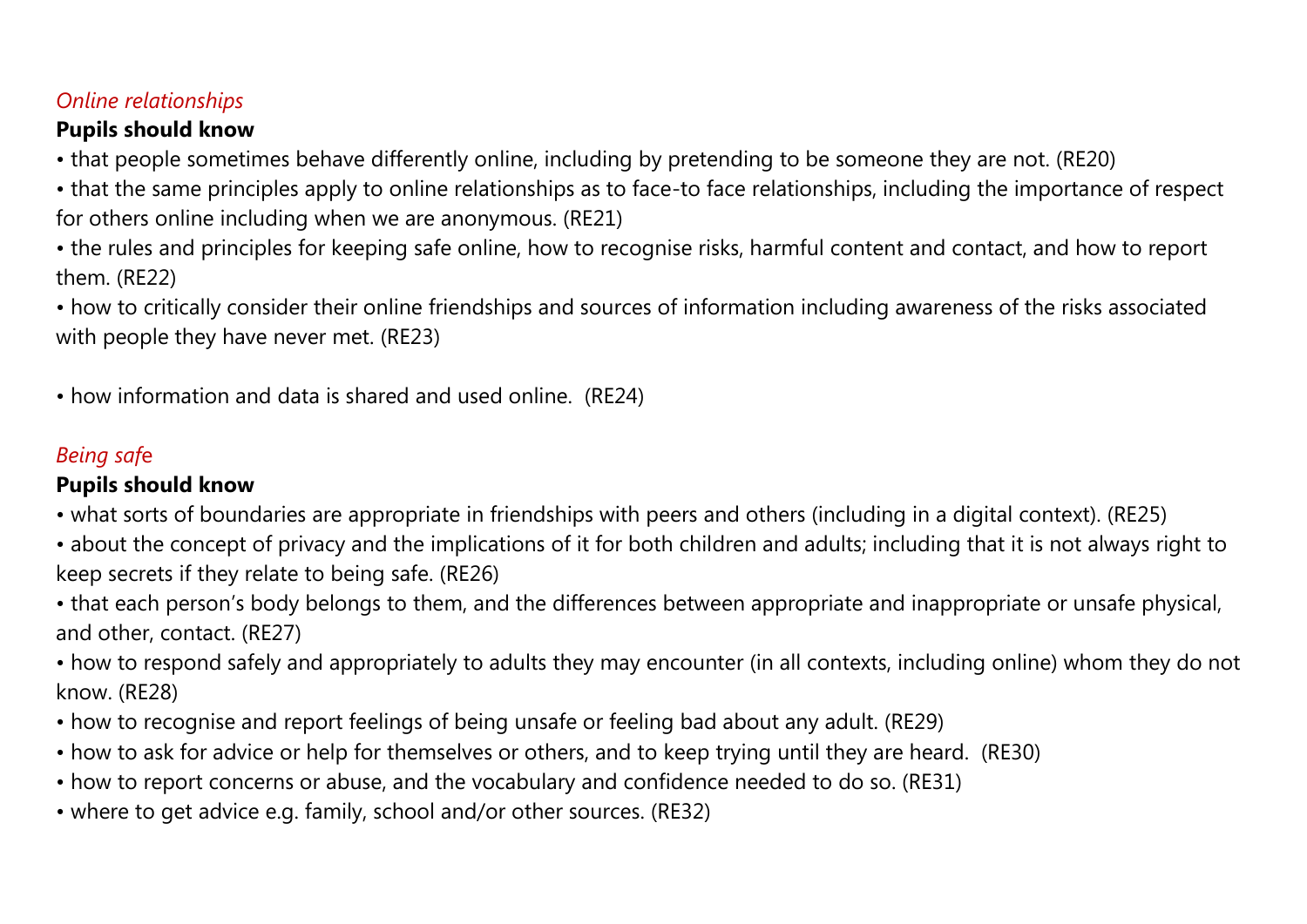## **Health Education (Primary)**

The focus in primary school should be on teaching the characteristics of good physical health and mental wellbeing. Teachers should be clear that mental wellbeing is a normal part of daily life, in the same way as physical health.

*\*Each statement has been assigned a code (HE1, HE2, HE3 etc.) so that they can be easily cross referenced and evidenced.*

#### **By the end of primary school:**

#### *Mental wellbeing*

#### **Pupils should know**

- that mental wellbeing is a normal part of daily life, in the same way as physical health. (HE1)
- that there is a normal range of emotions (e.g. happiness, sadness, anger, fear, surprise, nervousness) and scale of emotions that all humans experience in relation to different experiences and situations. (HE2)

• how to recognise and talk about their emotions, including having a varied vocabulary of words to use when talking about their own and others' feelings. (HE3)

- how to judge whether what they are feeling and how they are behaving is appropriate and proportionate. (HE4)
- the benefits of physical exercise, time outdoors, community participation, voluntary and service-based activity on mental wellbeing and happiness. (HE5)
- simple self-care techniques, including the importance of rest, time spent with friends and family and the benefits of hobbies and interests. (HE6)
- isolation and loneliness can affect children and that it is very important for children to discuss their feelings with an adult and seek support. (HE7)
- that bullying (including cyberbullying) has a negative and often lasting impact on mental wellbeing. (HE8)

• where and how to seek support (including recognising the triggers for seeking support), including whom in school they should speak to if they are worried about their own or someone else's mental wellbeing or ability to control their emotions (including issues arising online). (HE9)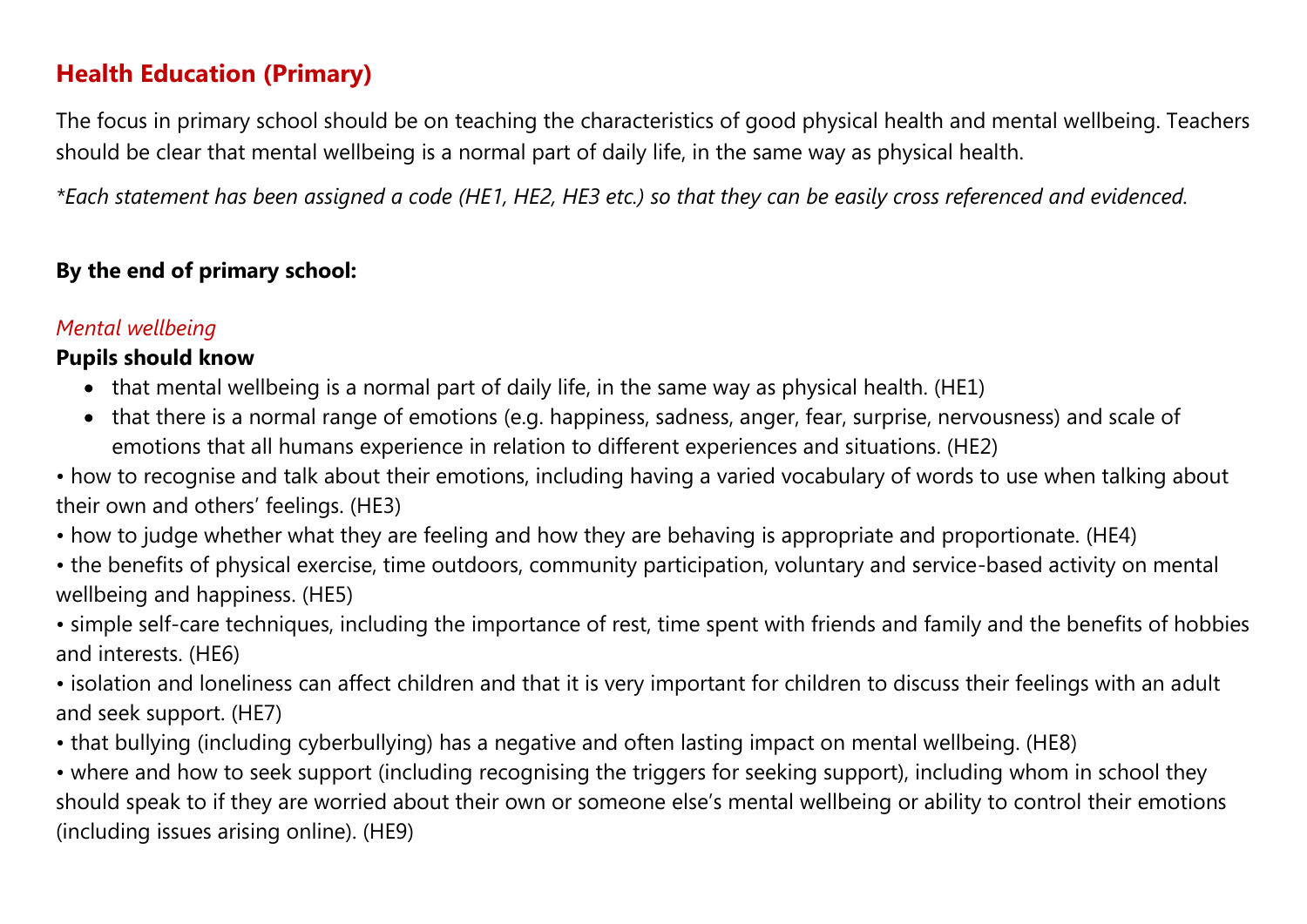• it is common for people to experience mental ill health. For many people who do, the problems can be resolved if the right support is made available, especially if accessed early enough. (HE10)

#### *Internet safety and harms*

## **Pupils should know**

- that for most people the internet is an integral part of life and has many benefits. (HE11)
- about the benefits of rationing time spent online, the risks of excessive time spent on electronic devices and the impact of positive and negative content online on their own and others' mental and physical wellbeing. (HE12)
- how to consider the effect of their online actions on others and know how to recognise and display respectful behaviour online and the importance of keeping personal information private. (HE13)
- why social media, some computer games and online gaming, for example, are age restricted. (HE14)
- that the internet can also be a negative place where online abuse, trolling, bullying and harassment can take place, which can have a negative impact on mental health. (HE15)
- how to be a discerning consumer of information online including understanding that information, including that from search engines, is ranked, selected and targeted. (HE16)
- where and how to report concerns and get support with issues online. (HE17)

## *Physical health and fitness*

#### **Pupils should know**

- the characteristics and mental and physical benefits of an active lifestyle. (HE18)
- the importance of building regular exercise into daily and weekly routines and how to achieve this; for example, walking or cycling to school, a daily active mile or other forms of regular, vigorous exercise. (HE19)
- the risks associated with an inactive lifestyle (including obesity). (HE20)
- how and when to seek support including which adults to speak to in school if they are worried about their health. (HE21)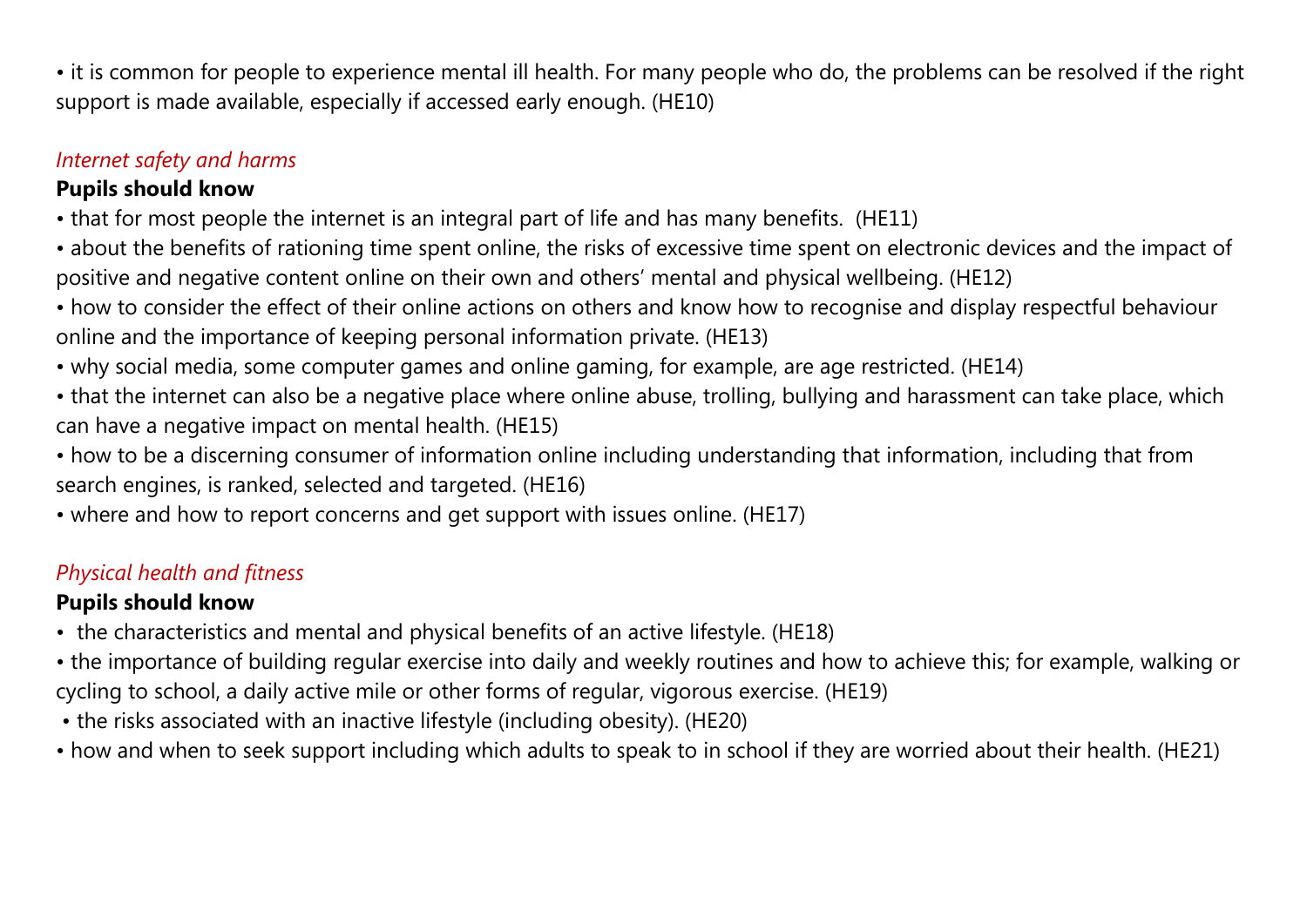## *Healthy eating*

## **Pupils should know**

- what constitutes a healthy diet (including understanding calories and other nutritional content). (HE22)
- the principles of planning and preparing a range of healthy meals. (HE23)
- the characteristics of a poor diet and risks associated with unhealthy eating (including, for example, obesity and tooth decay) and other behaviours (e.g. the impact of alcohol on diet or health). (HE24)

## *Drugs, tobacco and alcohol*

## **Pupils should know**

 the facts about legal and illegal harmful substances and associated risks, including smoking, alcohol use and drugtaking. (HE25)

## *Health and prevention*

#### **Pupils should know**

- how to recognise early signs of physical illness, such as weight loss, or unexplained changes to the body. (HE26)
- about safe and unsafe exposure to the sun, and how to reduce the risk of sun damage, including skin cancer. (HE27)
- the importance of sufficient good quality sleep for good health and that a lack of sleep can affect weight, mood and ability to learn. (HE28)
- about dental health and the benefits of good oral hygiene and dental flossing, including regular check-ups at the dentist. (HE29)
- about personal hygiene and germs including bacteria, viruses, how they are spread and treated, and the importance of handwashing. (HE30)
- the facts and science relating to allergies, immunisation and vaccination (HE31)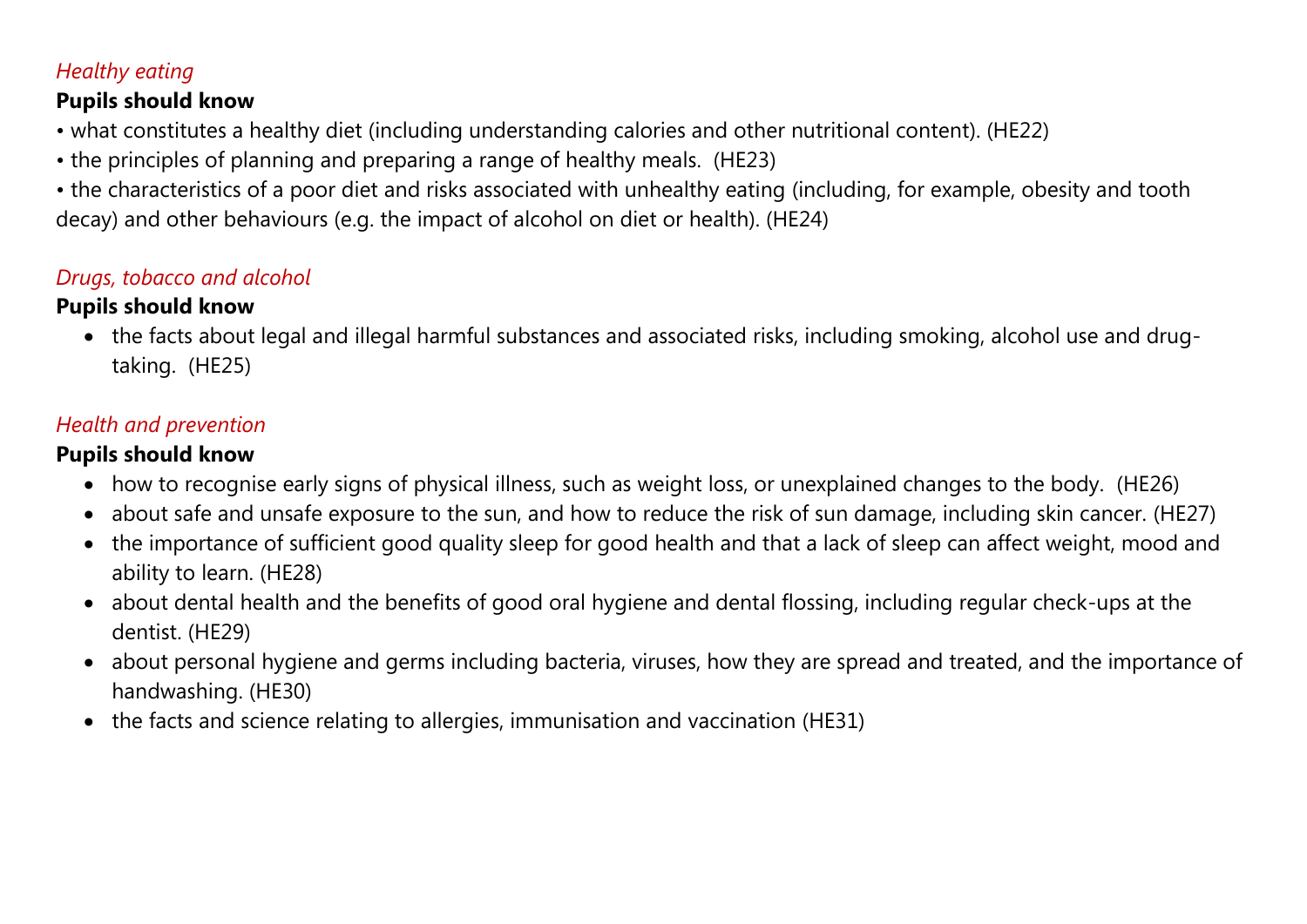## *Basic first aid*

#### **Pupils should know**

- how to make a clear and efficient call to emergency services if necessary. (HE32)
- concepts of basic first-aid, for example dealing with common injuries, including head injuries. (HE33)

## *Changing adolescent body*

## **Pupils should know**

- key facts about puberty and the changing adolescent body, particularly from age 9 through to age 11, including physical and emotional changes. (HE34)
- about menstrual wellbeing including the key facts about the menstrual cycle. (HE35)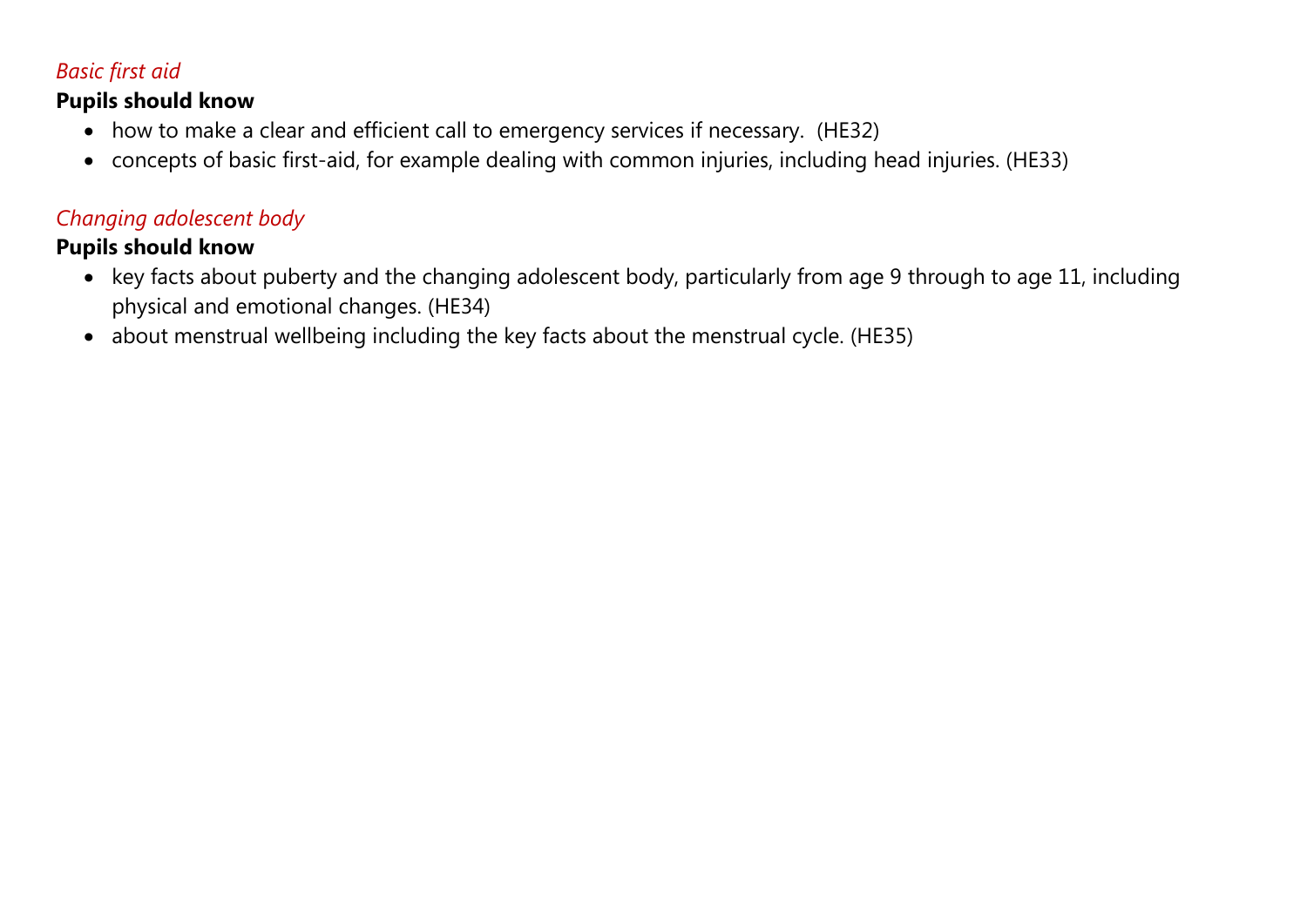# **Progression within Relationships Education, Relationships and Sex Education and Health Education**

## **Early Years to Key Stage Two**

*The following grids incorporate both the guidelines from the Catholic Education Service (Autumn 2019) and the statutory requirements from the DFE regarding Health Education (HE) and Relationships Education (RE) (September 2020)*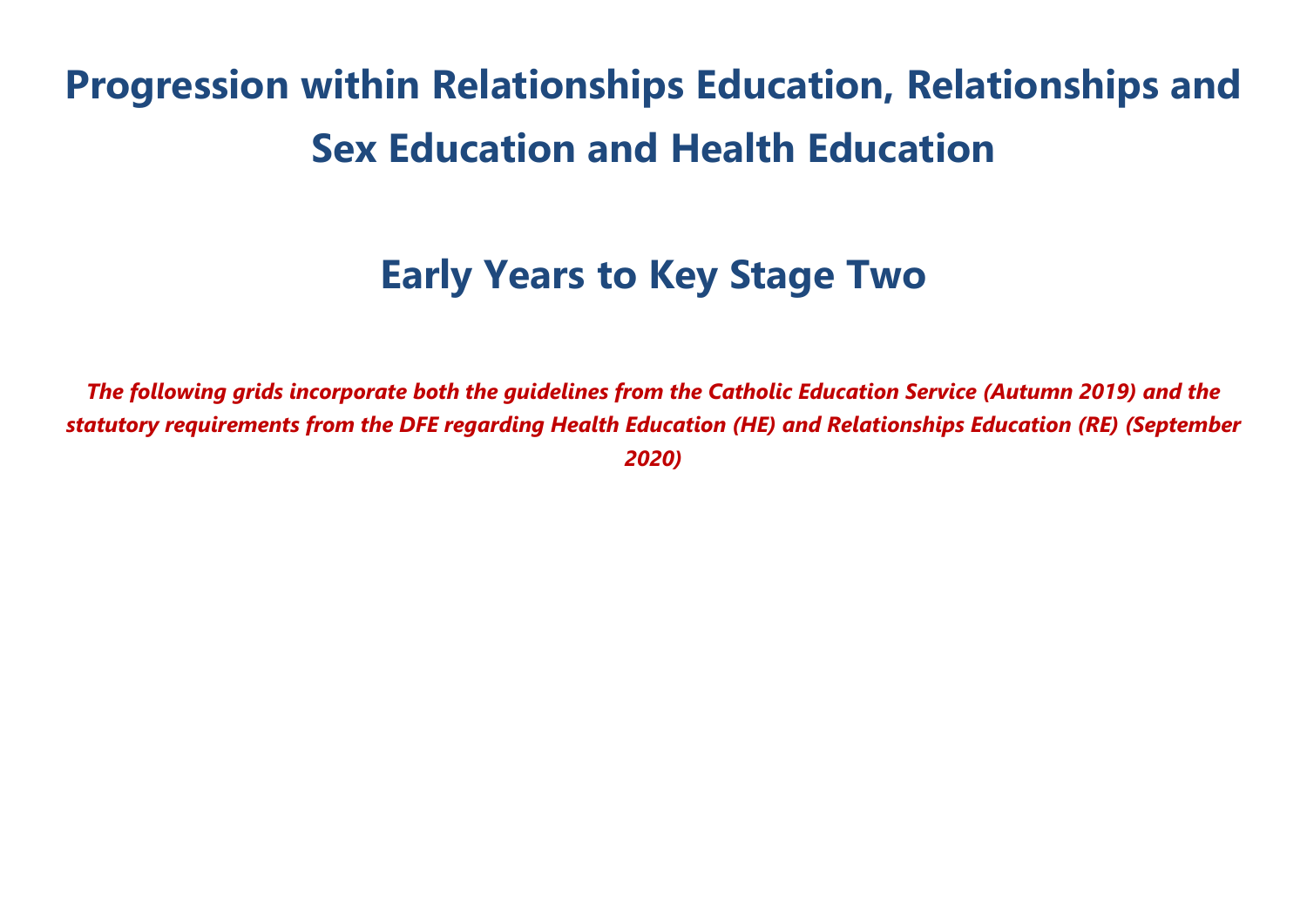#### \*From September 2020, the Health Education (HE) and Relationships Education (RE) aspects of PSHE education will be compulsory in all schools. The following grids have been annotated in bold text with the respective code to further evidence coverage of each of these areas.

|                                                                                                                                                                            | <b>EYFS</b>                                                                     | KS1                                                                                                  | LKS2                                                                                                        | UKS2                                                                                                                                                                                                    |
|----------------------------------------------------------------------------------------------------------------------------------------------------------------------------|---------------------------------------------------------------------------------|------------------------------------------------------------------------------------------------------|-------------------------------------------------------------------------------------------------------------|---------------------------------------------------------------------------------------------------------------------------------------------------------------------------------------------------------|
| უ<br>სე<br>$\overline{\bf{6}}$<br>$\overline{\mathbf{e}}$<br>$\bullet$<br>bue<br>eated<br>Ō<br>$\overline{\phantom{0}}$<br>O<br>Ε<br>$\overline{\mathbf{0}}$<br><u>ici</u> | I know:<br>That I am made by God                                                | I know:<br>That I am special because I am made<br>and loved by God                                   | I know:<br>That life is precious and given by God                                                           | I know:<br>That we are all children of God and<br>made in God's image and likeness                                                                                                                      |
|                                                                                                                                                                            | What I am good at                                                               | That I have individual gifts, talents and<br>abilities, given by God                                 | That God wants me to use my<br>individual gifts, talents and abilities                                      | That each person has a purpose in the<br>world and that God has created me<br>for a particular purpose which<br>involves commitment and self-giving<br>(vocation)                                       |
|                                                                                                                                                                            | Talk about the good things in my life<br><b>RE1, RE14</b>                       | Give thanks for the good things in my<br>life<br><b>RE1, RE14</b>                                    | Be grateful to others for the good<br>things in my life<br><b>RE1, RE14</b>                                 | Demonstrate my gratitude to others<br>for the good things in my life through<br>words and actions<br><b>RE1, RE14</b>                                                                                   |
|                                                                                                                                                                            | I know:<br>That I am living and growing                                         | I know:<br>That babies change and grow and that<br>there are life stages from conception<br>to death | I know:<br>That my body is changing as I grow<br>and some of the changes that occur<br>throughout life HE34 | I know:<br>The changes that occur at each stage<br>of a human being's life (including<br>childhood, adolescence, adulthood,<br>old age) and specifically the changes<br>which occur during puberty HE34 |
|                                                                                                                                                                            | That a baby grows inside its mother's<br>womb before birth                      | That a baby moves as it grows in its<br>mother's womb                                                | How a baby grows and develops in its<br>mother's womb                                                       | About the week by week development<br>of the baby in its mother's womb                                                                                                                                  |
|                                                                                                                                                                            | Be patient when I do not always get<br>what I want straight away<br><b>RE13</b> | Accept that I do not always get what I<br>want                                                       | Accept that I do not always get what I<br>want and show an awareness of why<br>this is<br><b>RE13</b>       | Be self-disciplined and able to delay or<br>even deny myself<br><b>RE13</b>                                                                                                                             |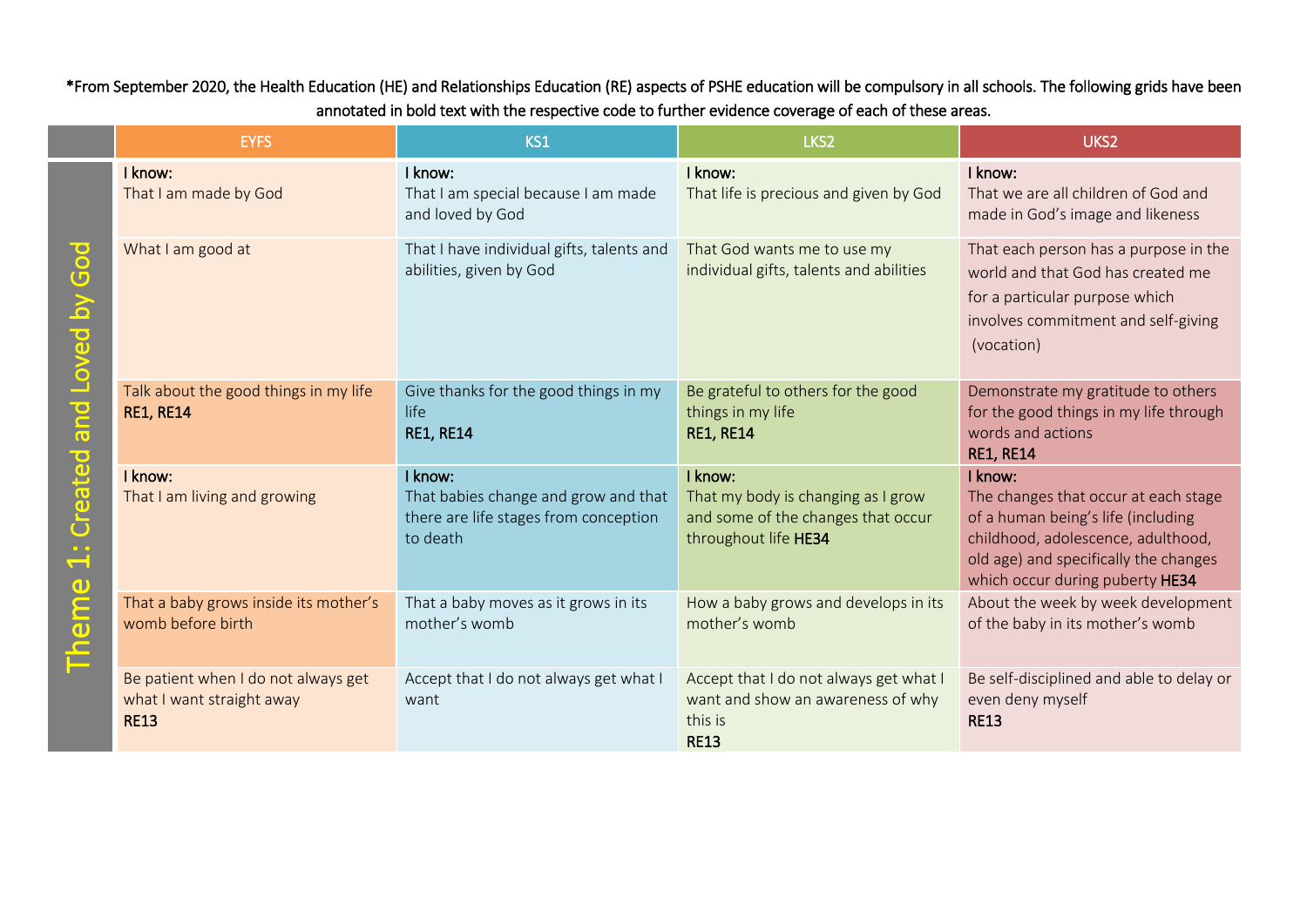| <b>EYFS</b>                                                       | KS1                                                                                                                          | LKS <sub>2</sub>                                                                                                                                                                                  | UKS2                                                                                                                                                                                                                                                                                         |
|-------------------------------------------------------------------|------------------------------------------------------------------------------------------------------------------------------|---------------------------------------------------------------------------------------------------------------------------------------------------------------------------------------------------|----------------------------------------------------------------------------------------------------------------------------------------------------------------------------------------------------------------------------------------------------------------------------------------------|
| I can:<br>Identify living things                                  | $l$ can:<br>Identify the needs of people and other<br>living things                                                          | I can:<br>Describe the needs of people and<br>other living things, including the need<br>to reproduce                                                                                             | How human life is conceived in the<br>womb, including the language of<br>sperm and ova and about the nature<br>and role of menstruation in the<br>fertility cycle HE35                                                                                                                       |
| Name similarities and differences<br>between myself and others    | Describe the similarities and<br>differences between different people<br>(general)                                           | Describe the similarities and<br>differences between girls and boys<br>(specific) and correctly name the main<br>external parts of the male and female<br>body and their functions<br><b>RE27</b> | About the differences between boys<br>and girls with regard to puberty and<br>reproduction<br><b>RE27, HE34</b>                                                                                                                                                                              |
| Keep clean by washing and drying my<br>hands<br><b>HE24, HE25</b> | Say what I should do to keep my body<br>healthy, (exercise, food, teeth, sleep,<br>keeping clean)<br><b>HE19, HE22, HE24</b> | Describe a healthy life-style, including<br>physical activity, dental health,<br>healthy eating, sleep and hygiene<br>HE19, HE20, HE22, HE23, HE24, HE25                                          | About the impact that poor lifestyle<br>choices can have on my health<br>including physical activity, dental<br>health, healthy eating, sleep, hygiene,<br>drugs and alcohol. The facts and<br>science relating immunisation and<br>vaccination HE19, HE20, HE22, HE23,<br><b>HE24, HE25</b> |
| I know:<br>What I like and dislike<br><b>RE19</b>                 | I know:<br>That we all have different likes and<br>dislikes RE9, RE19                                                        | I can:<br>Confidently say what I like and dislike<br><b>RE9, RE19</b>                                                                                                                             | I can:<br>Be confident in my relationships with<br>my peers in various situations,<br>including online<br><b>RE9, RE19</b>                                                                                                                                                                   |
| $l$ can:<br>Say how I feel at different times<br>HE <sub>3</sub>  | $l$ can:<br>Name happy and sad times in my life<br>HE3                                                                       | $l$ can:<br>Describe the wider range of my<br>feelings HE3                                                                                                                                        | $1$ can:<br>Describe how my emotions may<br>change and intensify as I grow and<br>move through puberty HE3, H34                                                                                                                                                                              |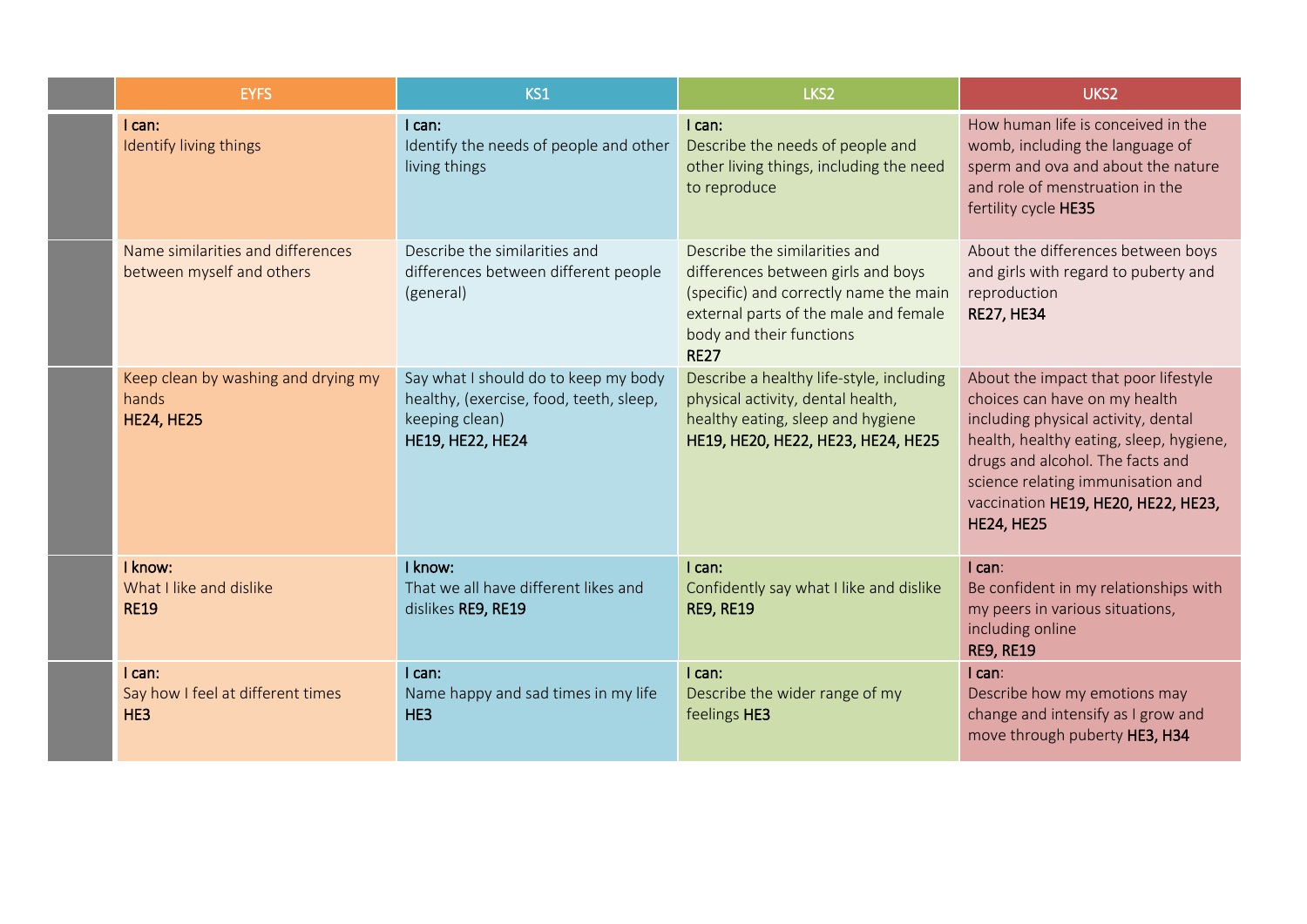| <b>EYFS</b>                                                | KS1                                                                                                                           | LKS2                                                                                                                                         | UKS2                                                                                                                                                                                                                                                                       |
|------------------------------------------------------------|-------------------------------------------------------------------------------------------------------------------------------|----------------------------------------------------------------------------------------------------------------------------------------------|----------------------------------------------------------------------------------------------------------------------------------------------------------------------------------------------------------------------------------------------------------------------------|
|                                                            |                                                                                                                               |                                                                                                                                              | It is common for people to experience<br>mental ill health. For many people<br>who do, the problems can be resolved<br>if the right support is made available,<br>especially if accessed early enough.<br><b>HE10</b>                                                      |
|                                                            |                                                                                                                               |                                                                                                                                              | I know:<br>How to recognise early signs of<br>physical illness, such as weight loss, or<br>unexplained changes to the body<br><b>HE26</b>                                                                                                                                  |
|                                                            |                                                                                                                               | Describe changes that happen in life<br>e.g. loss, separation, divorce and<br>bereavement RE4, RE6                                           | Describe some of the varied emotions<br>that accompany the changes that<br>happen in life, e.g. loss, separation,<br>divorce and bereavement RE4, RE6,<br><b>HE34</b>                                                                                                      |
|                                                            | Talk about my mood and know that<br>how I am feeling is a normal part of<br>daily life HE1, HE2                               | Describe some ways to maintain good<br>mental health (exercise, diet, sleep,<br>company) HE1, HE2, HE5, HE6, HE22,<br>HE23, HE18, 19, 20, 28 | Describe the impact that poor lifestyle<br>choices can have on mental health<br>and how exercise, fresh air, company<br>(Including helping others), hobbies,<br>good diet and sleep can support<br>mental well- being. HE1, HE2, HE5,<br>HE6, HE22, HE23, HE18, 19, 20, 28 |
| I can:<br>Say 'please' and 'thankyou'<br><b>RE14, RE28</b> | I can:<br>Be courteous, for example,<br>remembering to say, 'please' and<br>'thank you' without prompting<br>RE14, RE25, RE28 | I can:<br>Be courteous, showing good manners<br>at home and in school<br>RE14, RE25, RE28                                                    | I can:<br>Be courteous in my dealings with<br>friends and strangers<br>RE14, RE23, RE25, RE28                                                                                                                                                                              |
| Say 'sorry'<br><b>RE2, RE8, RE10</b>                       | Be forgiving, able to say sorry to mend<br>relationships<br>RE2, RE8, RE10, RE13                                              | Be forgiving, able to say sorry and not<br>hold grudges against those who have<br>hurt me<br>RE2, RE8, RE10, RE13                            | Be forgiving, developing the skills to<br>allow reconciliation in relationships<br>RE2, RE8, RE10, RE13                                                                                                                                                                    |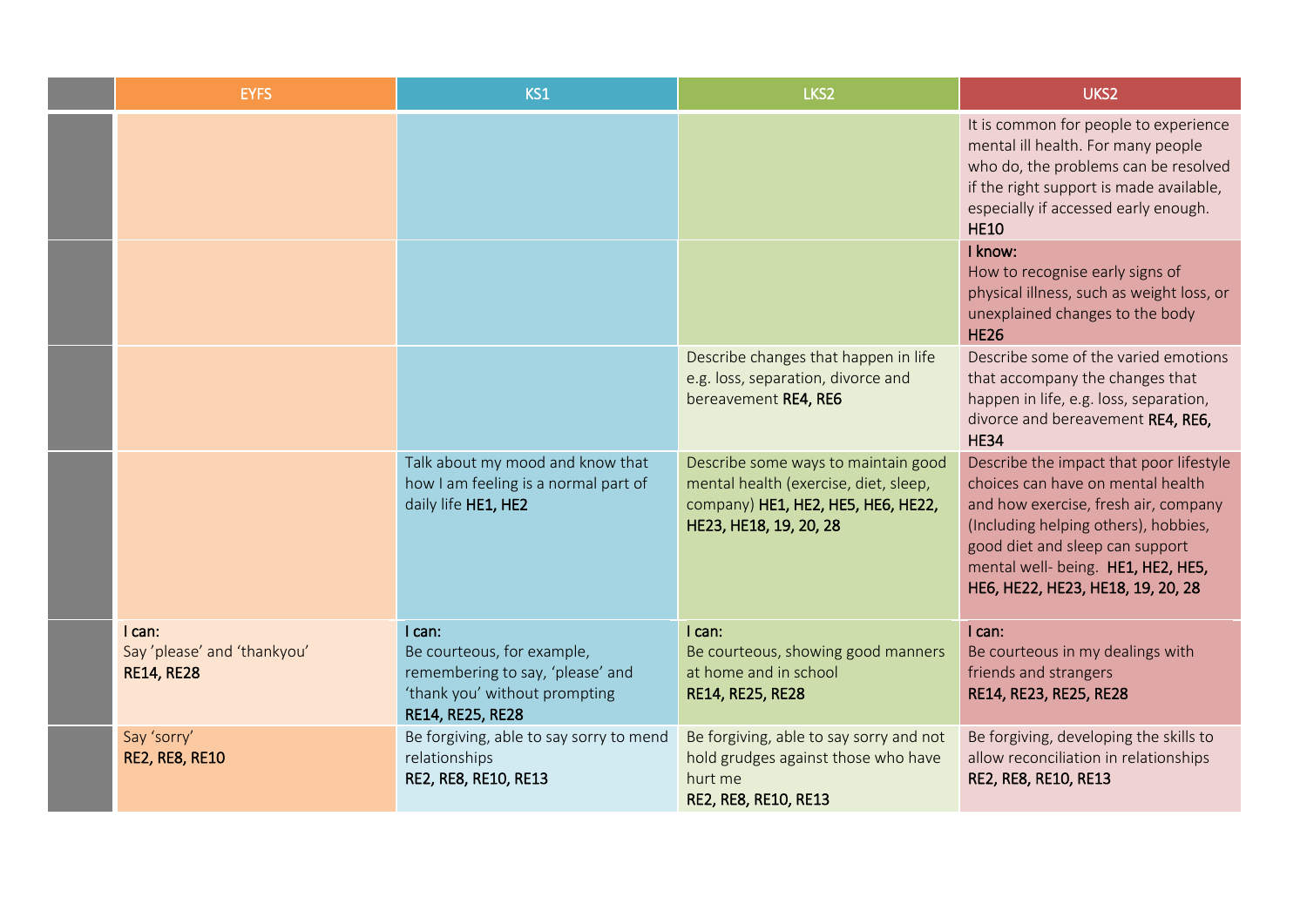|                                                                                                                                | <b>EYFS</b>                                                                      | KS1                                                                                                                                                       | LKS <sub>2</sub>                                                                                                                          | UKS2                                                                                                                                                                                                    |
|--------------------------------------------------------------------------------------------------------------------------------|----------------------------------------------------------------------------------|-----------------------------------------------------------------------------------------------------------------------------------------------------------|-------------------------------------------------------------------------------------------------------------------------------------------|---------------------------------------------------------------------------------------------------------------------------------------------------------------------------------------------------------|
|                                                                                                                                | Show care for others<br><b>RE8, RE30</b>                                         | Be caring, aware of the needs of<br>others<br><b>RE8, RE30</b>                                                                                            | Be caring, aware of the needs of<br>others and responding to those needs<br><b>RE8, RE30, HE32</b>                                        | Be compassionate, able to empathise<br>with the suffering of others and<br>displaying the generosity to help<br>RE8, RE30, HE32                                                                         |
| $\overline{\mathbf{0}}$<br>oth<br>$\omega$<br>$\sum_{i=1}^{n}$<br>$\overline{c}$<br>Created<br>$\ddot{\mathbf{c}}$<br>eme<br>Ĕ | I know:<br>Who can help me in school RE13, 29,<br>30, 32. HE9, 18, 21            | I know:<br>Who to go to if I am worried or need<br>help RE13, 17, 29, 30, 31,32. HE7, 9,<br>18, 21                                                        | I know:<br>That I can go to a number of different<br>people for help in different situations.<br>RE13, 17, 29, 30, 31, 32. HE7, 9, 18, 21 | I know:<br>That there are a number of different<br>people and organisations I can go to<br>for help in different situations and<br>how to contact them RE13, 17, 29, 30,<br>31,32. HE7, 9, 18, 21       |
|                                                                                                                                | That I belong to a family and can<br>name my family members RE3, RE12            | That healthy families love, care and<br>protect one another and that there<br>are different family structures and<br>these should be respected. RE3, RE12 | That there are different types of<br>relationships including those between<br>acquaintances, friends, relatives and<br>family RE3, RE12   | About the importance of living in right<br>relationship with the range of<br>national, regional, religious and ethnic<br>identities in the United Kingdom and<br>beyond, respecting diversity RE3, RE12 |
|                                                                                                                                | I can:<br>Identify special people (family, carers,<br>friends) in my life RE1, 8 | I can:<br>Recognise what makes people special<br><b>RE1, 8</b>                                                                                            | I can:<br>Show care and concern for the special<br>people in my life RE1, 8                                                               | I can:<br>Show care and concern for the special<br>people in my life and put their needs<br>before my own RE1, 8, 16                                                                                    |
|                                                                                                                                | When people are being unkind to me<br>and others and how to respond RE17,<br>19. | That there are different types of<br>teasing and bullying which are wrong<br>and unacceptable and how to respond<br>RE17, 19, 22.                         | What bullying is (including cyber-<br>bullying) and how to respond RE17,<br>19, 22, 23                                                    | How to report and get help if I<br>encounter inappropriate materials or<br>messages RE17, 19, 22, 23                                                                                                    |
|                                                                                                                                |                                                                                  | Get adult help if someone is hurt<br>HE32, 33                                                                                                             | Make a clear and efficient call to<br>emergency services if necessary HE32,<br>33                                                         | Describe some basic first-aid, dealing<br>with common injuries HE32, 33                                                                                                                                 |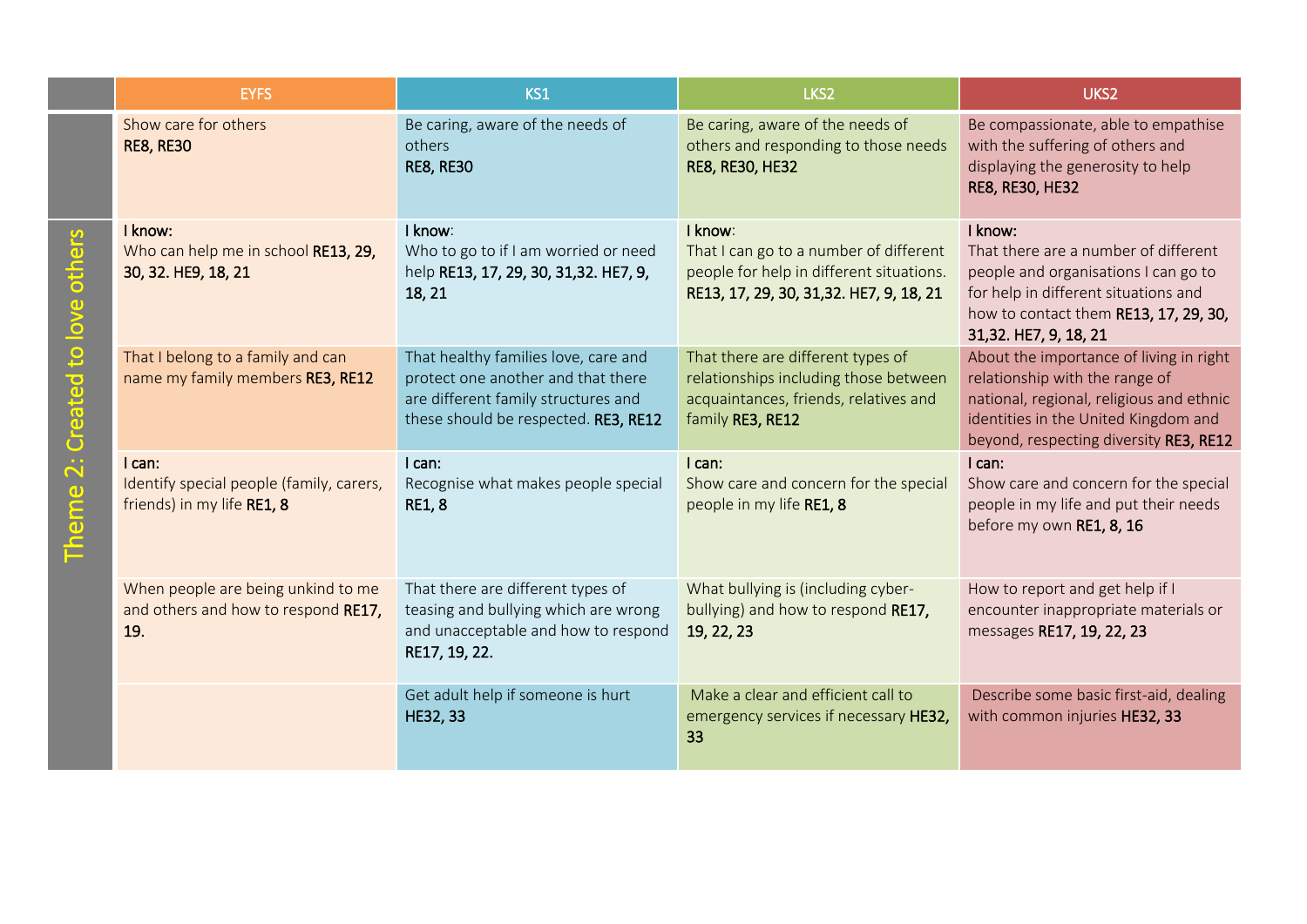|  | <b>EYFS</b>                                                                 | KS1                                                                                                 | LKS <sub>2</sub>                                                                                                                                | UKS <sub>2</sub>                                                                                                                                                                          |
|--|-----------------------------------------------------------------------------|-----------------------------------------------------------------------------------------------------|-------------------------------------------------------------------------------------------------------------------------------------------------|-------------------------------------------------------------------------------------------------------------------------------------------------------------------------------------------|
|  |                                                                             | Recognise the characteristics of<br>positive and negative relationships<br>RE11, 13, 19, 26, 28, 29 | The difference between good and bad<br>secrets<br>RE11, 13, 19, 26, 28, 29                                                                      | How to make informed choices in<br>relationships RE11, 13, 19, 23, 26, 28,<br>29                                                                                                          |
|  |                                                                             | How to use simple rules for resisting<br>pressure when I feel unsafe or<br>uncomfortable RE21, 22.  | How to recognise safe and unsafe<br>situations and ways of keeping safe,<br>including simple rules for keeping safe<br>online RE20, 21, 22, 23. | That my increasing independence<br>brings increased responsibility to keep<br>myself and others safe RE20, 21, 22,<br>23.                                                                 |
|  | That God loves me and I can talk to<br>God through prayer                   | That prayer is listening to God as well<br>as talking to Him                                        | That I can spend time with God in<br>prayer by myself and with others<br>which helps me in life                                                 | That prayer and worship nourish my<br>relationship with God and support my<br>relationships with others                                                                                   |
|  | That Jesus cares for me and I am part<br>of God's family<br><b>RE5, RE7</b> | That Catholics belong to the Church<br>family and that Jesus cares for all<br><b>RE5, RE7</b>       | That belonging to the Church family<br>means that I should love other people<br>in the same way as Jesus does<br><b>RE5, RE7</b>                | That the Church is the Body of Christ<br>in the world and what Church<br>teaching says about showing love for<br>others (Catholic Social Teaching)<br>RE5, RE7                            |
|  | That Jesus tells us to love one another<br>RE1, RE2, RE7, RE8, RE13         | That Jesus tells us to forgive one<br>another<br>RE1, RE2, RE7, RE8, RE13                           | That following Jesus' teaching on<br>forgiveness can help me in my<br>relationships my friends<br>RE1, RE2, RE5, RE7, RE8, RE10, RE13           | The importance of forgiveness and<br>reconciliation in relationships and the<br>challenges involved in following Jesus'<br>teaching on forgiveness<br>RE1, RE2, RE5, RE7, RE8, RE10, RE13 |
|  |                                                                             | Describe how to keep safe in the sun<br><b>HE27</b>                                                 | Describe how and why to keep safe in<br>the sun HE27                                                                                            | About the impact of unsafe exposure<br>to the sun and how to reduce the risk<br>of sun damage<br><b>HE27</b>                                                                              |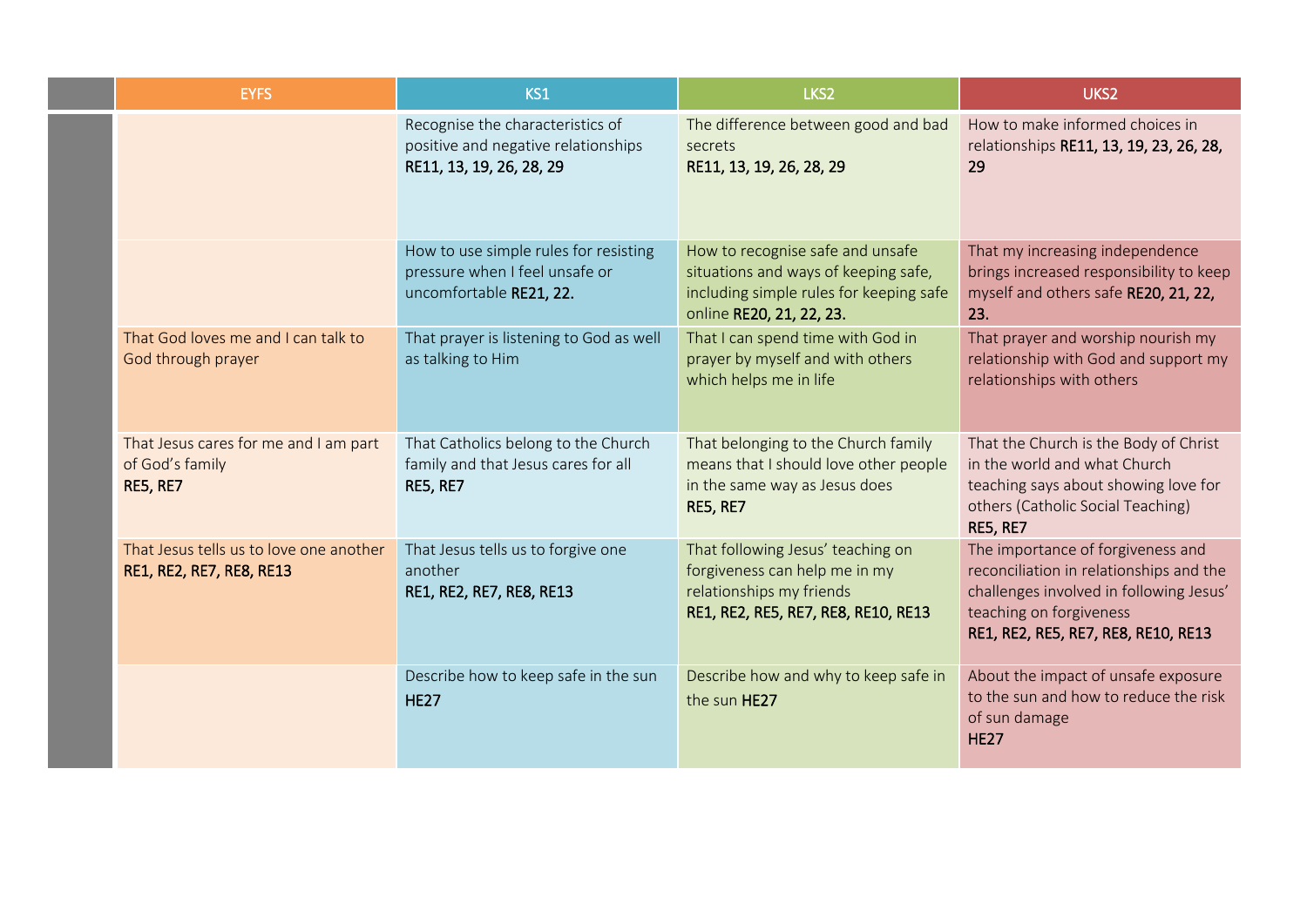| <b>EYFS</b> | KS1                                                                                                                                 | LKS2                                                                                                                                                                                                                                                    | UKS2                                                                                                                                                                                                                                                    |
|-------------|-------------------------------------------------------------------------------------------------------------------------------------|---------------------------------------------------------------------------------------------------------------------------------------------------------------------------------------------------------------------------------------------------------|---------------------------------------------------------------------------------------------------------------------------------------------------------------------------------------------------------------------------------------------------------|
|             | Look after myself and show respect to<br>others<br>RE3, RE4, RE8, RE12, RE15, RE16, RE18                                            | Be respectful of myself and others,<br>recognising differences<br>RE3, RE4, RE8, RE12, RE15, RE16, RE18                                                                                                                                                 | Be respectful of my own and others<br>uniqueness, demonstrating respect<br>for difference (Protected<br>Characteristics)<br>RE3, RE4, RE8, RE12, RE15, RE16, RE18                                                                                       |
|             | Be honest, able to tell the truth about<br>my actions<br><b>RE8, RE26</b>                                                           | Be honest, able to be truthful in my<br>relationships with others<br><b>RE8, RE26</b>                                                                                                                                                                   | Be honest, striving to live truthfully<br>and with integrity, using good<br>judgement<br><b>RE8, RE26</b>                                                                                                                                               |
|             | Manage my feelings and behaviour<br>HE4                                                                                             | Cope with natural negative emotions<br>and show resilience following<br>setbacks HE4, RE11                                                                                                                                                              | Show resilience and manage risk in<br>order to resist unacceptable pressure<br>and show determination and courage<br>when faced with new challenges HE4,<br><b>RE11</b>                                                                                 |
|             | That how I act can have consequences<br><b>RE19, HE8</b>                                                                            | I know:<br>That some behaviour is unacceptable<br><b>RE19, HE8</b>                                                                                                                                                                                      | I know:<br>That some behaviour is unacceptable,<br>unhealthy or risky<br><b>RE19, HE8</b>                                                                                                                                                               |
|             | How my behaviour affects other<br>people and that there are appropriate<br>and inappropriate behaviours RE11,<br>13, 19, 26, 28, 29 | That not all images, language and<br>behaviour are appropriate RE11, 13,<br>19, 26, 28, 29                                                                                                                                                              | How to use technology safely<br>RE11, 13, 19, 23, 26, 28, 29                                                                                                                                                                                            |
|             |                                                                                                                                     | About the benefits of rationing time<br>spent online, the risks of excessive<br>time spent on electronic devices and<br>the impact of positive and negative<br>content online on their own and<br>others' mental and physical wellbeing.<br><b>HE12</b> | About the benefits of rationing time<br>spent online, the risks of excessive<br>time spent on electronic devices and<br>the impact of positive and negative<br>content online on their own and<br>others' mental and physical wellbeing.<br><b>HE12</b> |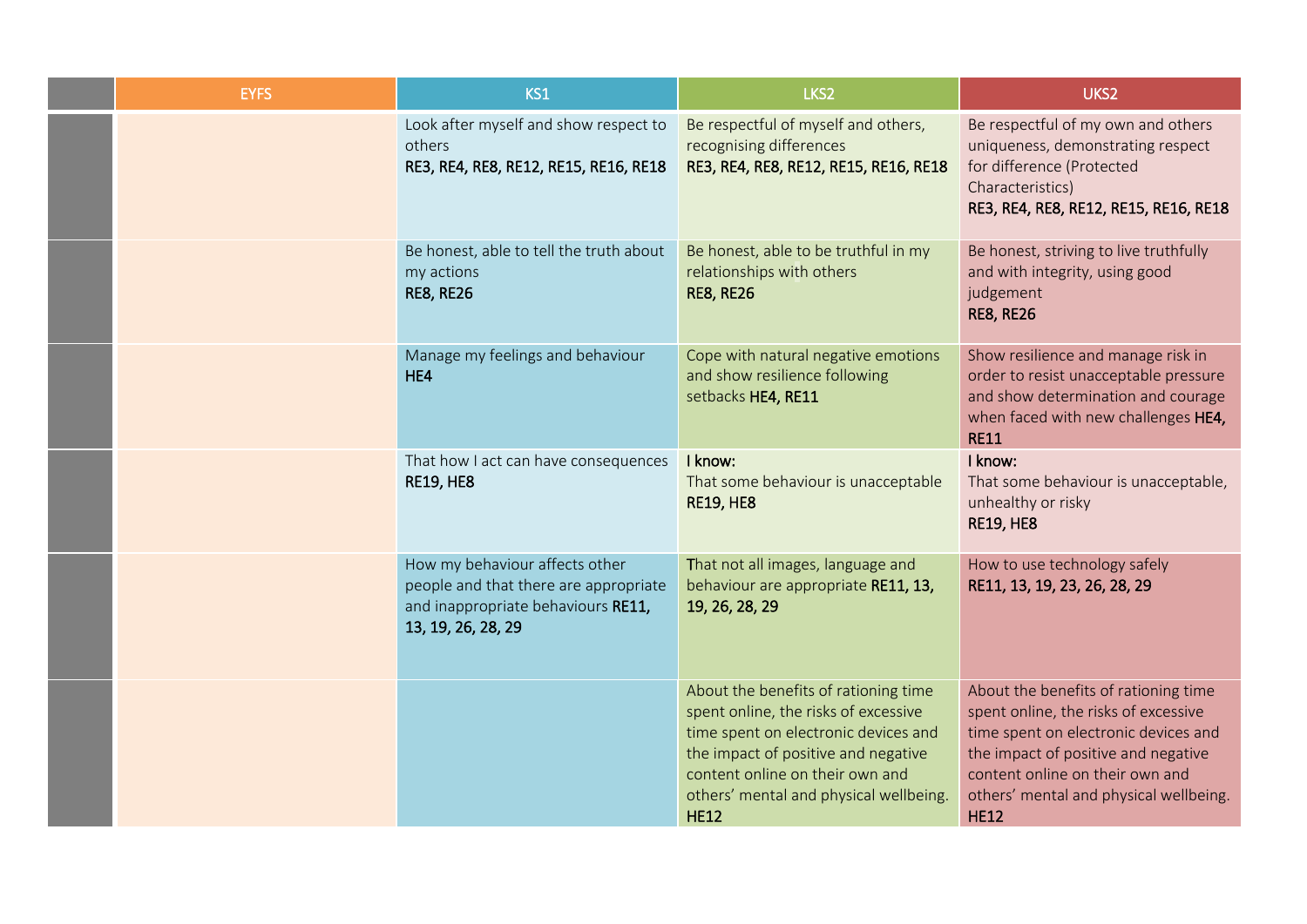| <b>EYFS</b> | KS1 | LKS2                                                                                                                                                                                    | UKS <sub>2</sub>                                                                                                                                                                        |
|-------------|-----|-----------------------------------------------------------------------------------------------------------------------------------------------------------------------------------------|-----------------------------------------------------------------------------------------------------------------------------------------------------------------------------------------|
|             |     | Why social media, some computer<br>games and online gambling, for<br>example, are age restricted. HE14                                                                                  | Why social media, some computer<br>games and online gambling, for<br>example, are age restricted. HE14                                                                                  |
|             |     | That the internet can also be a<br>negative place where online abuse,<br>trolling, bullying and harassment can<br>take place, which can have a negative<br>impact on mental health HE15 | That the internet can also be a<br>negative place where online abuse,<br>trolling, bullying and harassment can<br>take place, which can have a negative<br>impact on mental health HE15 |
|             |     | How to be a discerning consumer of<br>information online, including<br>understanding that information,<br>including that from search engines is<br>ranked, selected and targeted. HE16  | How to be a discerning consumer of<br>information online, including<br>understanding that information,<br>including that from search engines is<br>ranked, selected and targeted. HE16  |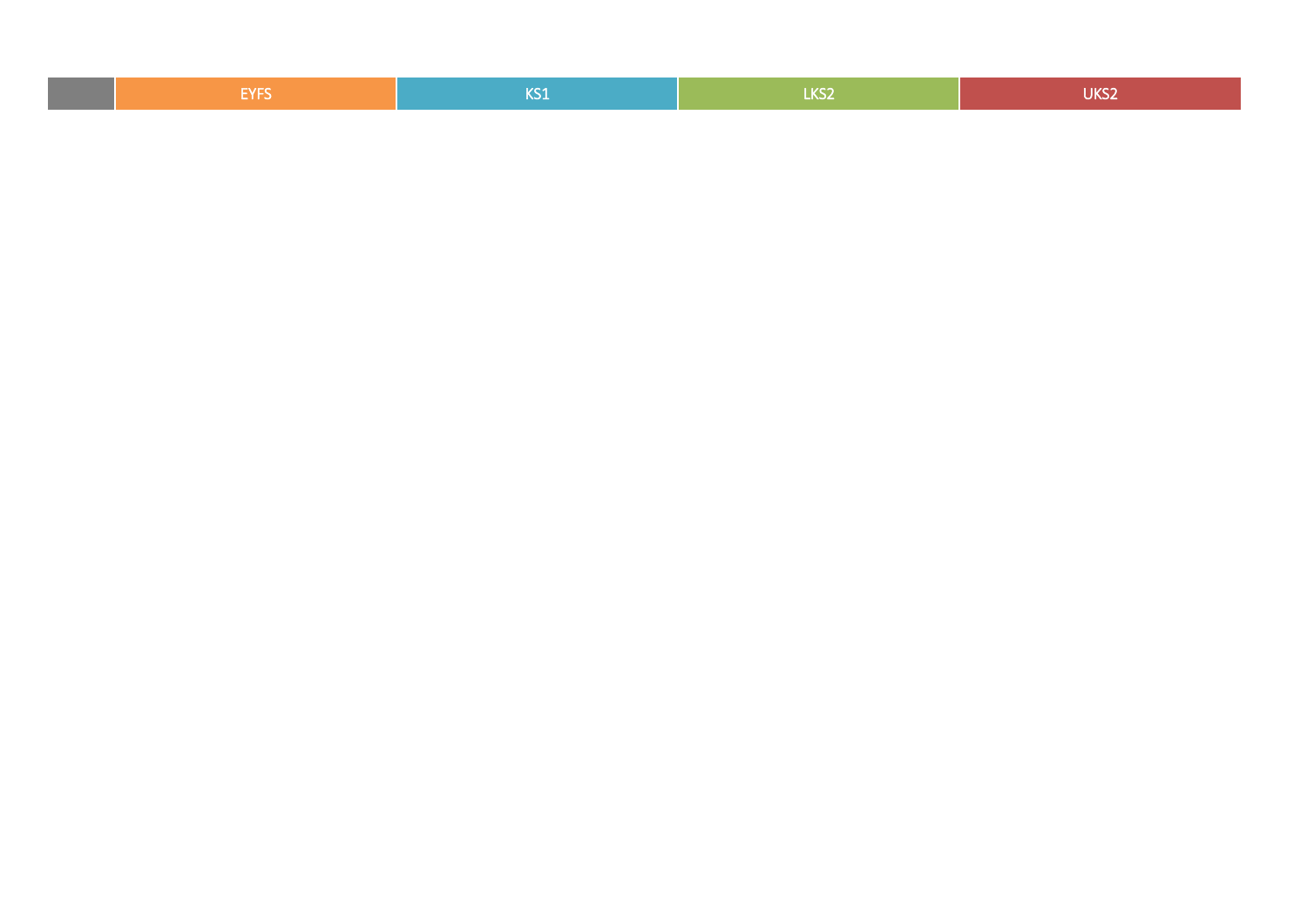|                                                                | <b>EYFS</b>                                                         | KS1                                                                                            | LKS2                                                                                                                                  | UKS2                                                                                                                                                                                      |
|----------------------------------------------------------------|---------------------------------------------------------------------|------------------------------------------------------------------------------------------------|---------------------------------------------------------------------------------------------------------------------------------------|-------------------------------------------------------------------------------------------------------------------------------------------------------------------------------------------|
|                                                                | To explore who my neighbour is -<br>locally / globally.             | Recognise that I belong to a variety of<br>communities locally, nationally and<br>globally RE8 | Show concern for the communities to<br>which I belong, aware that my<br>behaviour has an impact upon them<br><b>RE8, 16</b>           | Be just and fair, acting with integrity<br>to show understanding of the impact<br>of my actions locally, nationally and<br>globally RE8, 16                                               |
|                                                                | Right and wrong actions.                                            | That how I act can have consequences<br><b>RE19, HE8</b>                                       | I know:<br>That some behaviour is unacceptable<br><b>RE19, HE8</b>                                                                    | I know:<br>That some behaviour is unacceptable,<br>unhealthy or risky<br><b>RE19, HE8</b>                                                                                                 |
|                                                                | To make the sign of the cross                                       | To make, and understand the<br>meaning of the sign of the cross.                               | To know:<br>That God is Trinity                                                                                                       | To know:<br>That God is Trinity, a communion of<br>persons.                                                                                                                               |
| communi<br>to live in<br>Created<br>$\ddot{\mathbf{c}}$<br>eme | Show friendly behaviour towards<br>others RE8, 9, 16                | Be friendly and can make friends<br><b>RE8, 9</b>                                              | Be friendly, able to make and keep<br>friends. RE8, 9, 16                                                                             | Be loyal, able to develop and sustain<br>friendships RE8, 9, 16                                                                                                                           |
|                                                                | Ask questions about the wider world<br><b>RE30</b>                  | Show awareness of differences<br>between my life and others in the<br>wider world RE30, 31     | Identify injustices in the wider world<br>RE30, 31                                                                                    | Speak out about injustice in the wider<br>world and what I can do to help RE30,<br>31                                                                                                     |
|                                                                | That Jesus tells us to love one another<br>RE1, RE2, RE7, RE8, RE13 | That Jesus tells us to forgive one<br>another<br>RE1, RE2, RE7, RE8, RE13                      | That following Jesus' teaching on<br>forgiveness can help me in my<br>relationships my friends<br>RE1, RE2, RE5, RE7, RE8, RE10, RE13 | The importance of forgiveness and<br>reconciliation in relationships and the<br>challenges involved in following Jesus'<br>teaching on forgiveness<br>RE1, RE2, RE5, RE7, RE8, RE10, RE13 |
| 흔                                                              | Show care for others<br><b>RE8, RE30</b>                            | Be caring, aware of the needs of<br>others<br><b>RE8, RE30</b>                                 | Be caring, aware of the needs of<br>others and responding to those needs<br><b>RE8, RE30, HE32</b>                                    | Be compassionate, able to empathise<br>with the suffering of others and<br>displaying the generosity to help<br>RE8, RE30, HE32                                                           |